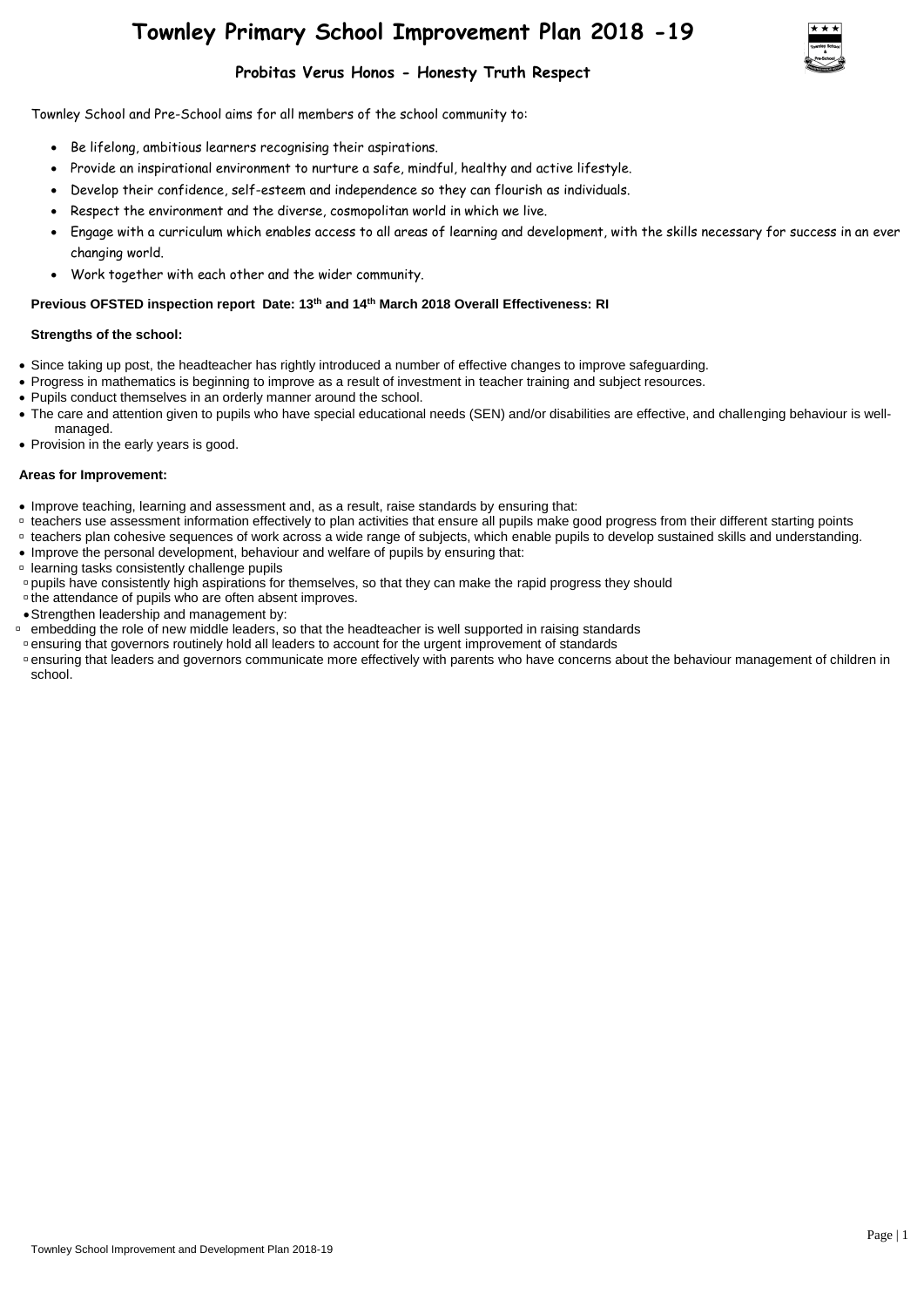# **School Targets for the end of the academic year – 2018/2019**

|                                   |              | <b>Attainment</b>       |                         | <b>Progress</b>         |                         |
|-----------------------------------|--------------|-------------------------|-------------------------|-------------------------|-------------------------|
|                                   |              | % of pupils targeted to | % of pupils targeted to | % of pupils targeted to | % of pupils targeted to |
|                                   |              | meet the expected       | exceed the expected     | make expected progress  | exceed expected         |
|                                   |              | standard                | standard                |                         | progress                |
| 1. EYFS                           |              | 12 out of 16            |                         |                         |                         |
| Good Level of Development         |              |                         |                         |                         |                         |
| <b>Total Average Points Score</b> |              |                         |                         |                         |                         |
| Literacy                          |              | 12 out of 16            |                         |                         |                         |
| <b>Maths</b>                      |              | 12 out of 16            |                         |                         |                         |
| 2. Phonics Y1                     |              | 8 out of 10             |                         |                         |                         |
| Phonics Y2                        |              | 7 out of 8              |                         |                         |                         |
| 3. End of Key Stage 1             | Reading      | 8 out of 13 60.8%       | 1 out of 13 7.6%        |                         |                         |
|                                   |              |                         |                         |                         |                         |
|                                   | Writing      | 8 out of 13 60.8%       | $\mathbf 0$             |                         |                         |
|                                   | <b>Maths</b> | 9 out of 13 68.4%       | 1 out of 13 7.6%        |                         |                         |
|                                   |              |                         |                         |                         |                         |
|                                   | Combined     | 7 out of 13 53%         | $\mathbf 0$             |                         |                         |
|                                   |              |                         |                         |                         |                         |
| 4. End of Key Stage 2             | Reading      | 9 out of 11 81%         | 3 out of 11 27%         | 5 out of 11 45%         | 3 out of 11 27%         |
|                                   |              |                         |                         |                         |                         |
|                                   | Writing      | 8 out of 11 72%         | 1 out of 11 9%          | 3 out of 11 27%         | 3 out of 11 27%         |
|                                   | <b>Maths</b> | 9 out of 11 81%         | 2 out of 1 18%          | 6 out of 11 54%         | 1 out of 11 9%          |
|                                   |              |                         |                         |                         |                         |
|                                   | Combined     | 8 out of 11 72%         | 1 out of 11 9%          |                         |                         |
|                                   |              |                         |                         |                         |                         |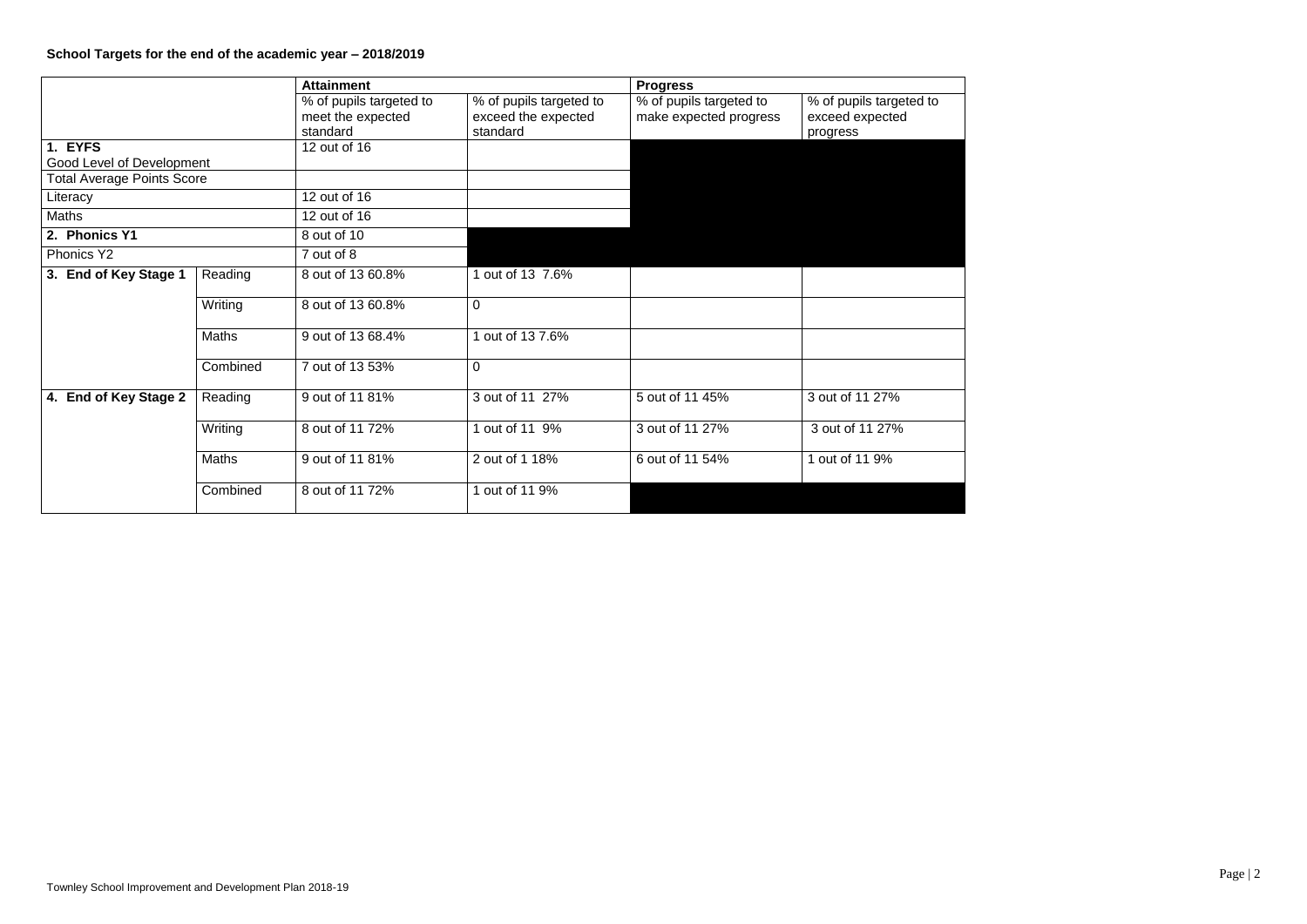| <b>RAG</b> |
|------------|
|            |
|            |
|            |

# **Section 1: Effectiveness of Leadership and Management**

| Objective: Strengthen leadership and management                                                                         | ∣ Governor Lead: James Hughes |            |
|-------------------------------------------------------------------------------------------------------------------------|-------------------------------|------------|
| <b>Success Criteria</b>                                                                                                 | Evaluation                    | <b>RAG</b> |
| Middle leaders understand and fulfil their roles and responsibilities in respect of raising standards across the school |                               |            |
| Governors routinely hold the school to account for the urgent improvement of standards                                  |                               |            |
| Leaders and governors communicate effectively with parents about the behaviour management of children in school         |                               |            |

| <b>Actions</b>                                                                     | Lead                                 | <b>Timescale</b>                                                                                                                                                                                                                                                                                                                  |                                                                                                                                                                                                                                                                                                                                                                                                                                                                                                                                                                                                                                                                                                                                                                                                                   | <b>Milestones</b>                                                                                                                                                                                                                                                                                                                                                                                                                                                                                                                                                                                                                        | <b>Resources</b>                                                                                                                                                                                                                                                                                                                                                                                                                                        | Monitoring (by whom and how)                                                                                                                                                                                     | <b>RAG and</b><br>date completed                                                                                                                                                                                                                                               |  |
|------------------------------------------------------------------------------------|--------------------------------------|-----------------------------------------------------------------------------------------------------------------------------------------------------------------------------------------------------------------------------------------------------------------------------------------------------------------------------------|-------------------------------------------------------------------------------------------------------------------------------------------------------------------------------------------------------------------------------------------------------------------------------------------------------------------------------------------------------------------------------------------------------------------------------------------------------------------------------------------------------------------------------------------------------------------------------------------------------------------------------------------------------------------------------------------------------------------------------------------------------------------------------------------------------------------|------------------------------------------------------------------------------------------------------------------------------------------------------------------------------------------------------------------------------------------------------------------------------------------------------------------------------------------------------------------------------------------------------------------------------------------------------------------------------------------------------------------------------------------------------------------------------------------------------------------------------------------|---------------------------------------------------------------------------------------------------------------------------------------------------------------------------------------------------------------------------------------------------------------------------------------------------------------------------------------------------------------------------------------------------------------------------------------------------------|------------------------------------------------------------------------------------------------------------------------------------------------------------------------------------------------------------------|--------------------------------------------------------------------------------------------------------------------------------------------------------------------------------------------------------------------------------------------------------------------------------|--|
| 1.1 Leaders check on<br>the quality of teaching<br>in their respective<br>subjects | Eng &<br>Maths<br>Subject<br>leaders |                                                                                                                                                                                                                                                                                                                                   |                                                                                                                                                                                                                                                                                                                                                                                                                                                                                                                                                                                                                                                                                                                                                                                                                   | 17th September ESL - Observing<br>A<br>Phonics and SPAG<br>1 <sup>st</sup> October MSL – Maths AfL learning<br>walk<br>7 <sup>th</sup> Nov ESL meeting with Chair<br>12 <sup>th</sup> Nov MSL meeting with governor<br>19th Nov ESL and MSL - book scrutiny<br>6 <sup>th</sup> Dec ESL AfL learning walk<br>10 <sup>th</sup> Dec monitoring by HT                                                                                                                                                                                                                                                                                        | ESL to observe phonics and SPAG and across<br>the school to inform individual support required<br>teacher's eg coaching, demonstration lessons,<br>team teaching. SL able to articulate the quality of<br>teaching in their subject across the school to a<br>named governor in an interview. MSL to develop<br>action plan for maths.<br>Improvement adviser to work with subject leaders<br>to develop their confidence to hold others to<br>account. | Supply<br>cover for<br>classes<br>$£210$ per<br>day $x10$<br>Cost of LA<br><b>SLA</b>                                                                                                                            | Learning walks by HT and subject<br>leaders to identify where they have<br>supported individual teachers.<br>Governing body visit to meet with<br>subject leader termly, using prepared<br>questions from Ofsted inspections- Sue<br>Rudge with ESL and Yvonne Chenery<br>MSL. |  |
|                                                                                    |                                      | Sp<br>14 <sup>th</sup> January MSL - Lesson<br><b>Observations</b><br>21 <sup>st</sup> January ESL Lesson Observations<br><b>GR</b><br>$4th$ Feb ESL and MSL – book scrutiny,<br>key skills being used across the<br>curriculum.<br>25 <sup>th</sup> Feb ESL meeting with Chair<br>25 <sup>th</sup> Feb MSL meeting with governor | Monitoring by subject leaders as outlined in<br>timescales, reports to be prepared for governor<br>visits commenting on quality of teaching in their<br>subject, as a result of the impact of their<br>leadership.<br>MSL and ESL to lead pupil progress meeting for<br>their subject area, across the school. Subject<br>leaders to identify support for individual children<br>at risk of not being on track by the end of the<br>year. Subject leaders to meet with HT and named<br>link governor to provide information about the<br>impact their subject leadership has had on the<br>quality of teaching. Subject leaders to identify<br>funding requirements for their subject from the<br>new budget.<br>Subject Leaders beginning to develop portfolios<br>of work samples at expected and greater depth |                                                                                                                                                                                                                                                                                                                                                                                                                                                                                                                                                                                                                                          |                                                                                                                                                                                                                                                                                                                                                                                                                                                         |                                                                                                                                                                                                                  |                                                                                                                                                                                                                                                                                |  |
|                                                                                    |                                      | 29th April MSL - Lesson Observation<br>'Reflect' activity<br>6 <sup>th</sup> May ESL Lesson Observation<br>editing and responding to feedback<br>$10th$ June ESL and MSL – English book<br>scrutiny<br>24th June ESL meeting with Chair<br>24 <sup>th</sup> June MSL meeting with governor                                        | Su                                                                                                                                                                                                                                                                                                                                                                                                                                                                                                                                                                                                                                                                                                                                                                                                                | Subject leaders are able to articulate the impact<br>their leadership has had on improving the<br>outcomes for children across the school as a<br>result of their leaderships.<br>Subject leaders able to produce a detailed<br>development plan for their area for the next year<br>as a result of their findings, assessment data, and<br>test results.<br>Leadership judged as at least good in its impact<br>on school improvement by external consultant<br>End of year Performance Management reviews<br>completed; pay awards decided<br>School improvement priorities, including<br>achievement show good improvements, and good |                                                                                                                                                                                                                                                                                                                                                                                                                                                         | Learning walks by HT and Belinda<br>Harvey.<br>Governing body visit to meet with<br>subject leader termly, using prepared<br>questions from Ofsted inspections- Sue<br>Rudge with ESL and Yvonne Chenery<br>MSL. |                                                                                                                                                                                                                                                                                |  |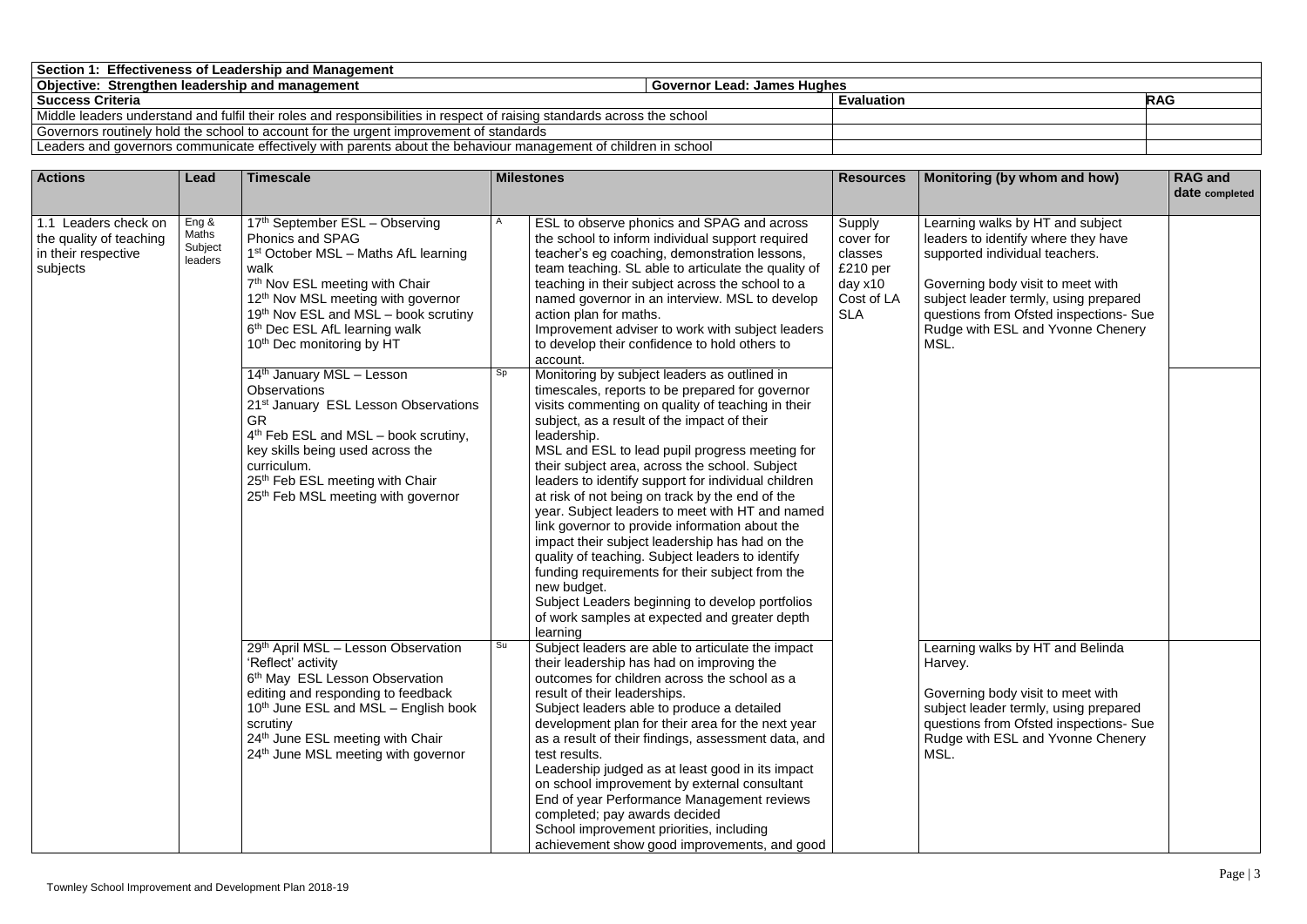| <b>Actions</b>                                                                                                                   | Lead      | <b>Timescale</b>                                                                                                                                                                                                                    |    | <b>Milestones</b>                                                                                                                                                                                                                                                                                                                                                                                                                                                                                                                                                                                                                                                                                                 | <b>Resources</b>                                   | Monitoring (by whom and how)                                                                                                                                                                                                                                                                                                                                                                                                                                                                                  | <b>RAG and</b><br>date completed |
|----------------------------------------------------------------------------------------------------------------------------------|-----------|-------------------------------------------------------------------------------------------------------------------------------------------------------------------------------------------------------------------------------------|----|-------------------------------------------------------------------------------------------------------------------------------------------------------------------------------------------------------------------------------------------------------------------------------------------------------------------------------------------------------------------------------------------------------------------------------------------------------------------------------------------------------------------------------------------------------------------------------------------------------------------------------------------------------------------------------------------------------------------|----------------------------------------------------|---------------------------------------------------------------------------------------------------------------------------------------------------------------------------------------------------------------------------------------------------------------------------------------------------------------------------------------------------------------------------------------------------------------------------------------------------------------------------------------------------------------|----------------------------------|
| 1.2 The broader<br>curriculum offers<br>opportunities to<br>acquire and deepen<br>subject-specific skills<br>and understanding   | <b>HT</b> | 19th Sept Governor book scrutiny<br>29th Oct- All Topic books into Maria<br>6 <sup>th</sup> Nov-Governor book scrutiny<br>$3rd$ Dec – HT to visit Tendering<br>10 <sup>th</sup> Dec - Jeanette book scrutiny                        | A  | outcomes for pupils<br>Sept. Agreed schedule of foundation subjects<br>coverage<br>Half-termly focused review of teachers' planning<br>of foundation subjects<br>Half-termly book scrutiny of topic books to<br>ensure, key skills being developed and built upon<br>the curriculum.                                                                                                                                                                                                                                                                                                                                                                                                                              | Primary<br>Offer<br><b>LA Advisers</b><br>NLE time | Governing body Rapid Improvement<br>Committee to carry out book scrutiny.<br>Curriculum Governor - Jeanette, to<br>carryout book scrutiny of foundation<br>subjects termly.<br>LA Advisers to monitory termly during<br>visits. Pupil voice will demonstrate                                                                                                                                                                                                                                                  |                                  |
|                                                                                                                                  |           | 11 <sup>th</sup> January Juliet in<br>22 <sup>nd</sup> January Staff meeting<br>4 <sup>th</sup> Feb ESL and MSL book scrutiny key<br>skills in curriculum<br>25 <sup>th</sup> March - Jeanette book scrutiny                        | Sp | Juliet Adloune support for curriculum assessment<br>Curriculum mapping and assessment staff<br>meeting<br>book scrutiny, demonstrates opportunities to<br>acquire and deepen subject-specific skills and<br>understanding.<br>Assessments show good progress and<br>achievement for all subjects                                                                                                                                                                                                                                                                                                                                                                                                                  |                                                    | pupils' awareness of, and engagement<br>with, cross-curricular links and utilisation<br>of chunking for curriculum subjects                                                                                                                                                                                                                                                                                                                                                                                   |                                  |
|                                                                                                                                  |           | 2 <sup>nd</sup> July Staff meeting<br>9 <sup>th</sup> July Staff meeting<br>1th July - Jeanette book scrutiny                                                                                                                       | Su | Planning for next school year, ensuring full<br>coverage of NC requirements over two years.<br>Plan for Implementation of the new SRE<br>curriculum.<br>Books show good evidence of challenge across<br>all subject areas.<br>There will be an exciting and innovative<br>curriculum which inspires all learners.<br>High quality outcomes will be taught through a<br>broad and balanced curriculum                                                                                                                                                                                                                                                                                                              |                                                    |                                                                                                                                                                                                                                                                                                                                                                                                                                                                                                               |                                  |
| 1.3 Disadvantaged<br>pupils achieve as well<br>as non-disadvantaged<br>pupils nationally by the<br>time they leave the<br>school | <b>HT</b> | 11 <sup>th</sup> September Governor visit<br>20 <sup>th</sup> Sept and 17 <sup>th</sup> Dec PPM<br>25 <sup>th</sup> September – Lucy Improving Y6<br>course<br>5 <sup>th</sup> Nov PPG expenditure report<br>prepared for Governors | A  | Sept. Induction for new staff on cohort of pupils<br>Half-termly PPMs - identifying children making<br>less than expected progress; identifying those<br>who need to make accelerated progress to catch<br>up; plan and monitor progress towards targets.<br>All staff know who our disadvantaged pupils are<br>and their specific individual barriers to learning.<br>Evaluation of expenditure of PPG includes<br>barriers to learning and actions for individual<br>pupils.<br>Monitoring schedule focuses on accelerating<br>progress all book scrutinies have one PPG per<br>from each year group (dates for Book Scrutiny<br>dates outlined in 1.1 and 1.2)<br>November Staff PDM: how to overcome barriers | Primary<br>Offer<br><b>LA Advisers</b><br>NLE time | Headteacher to monitor data on TT, Pira<br>and Puma data, to ensure<br>disadvantaged pupils are achieving as<br>well as non-disadvantaged pupils termly.<br>Headteacher book scrutiny $\frac{1}{2}$ termly.<br>Governing body vulnerable groups'<br>governor, Natalie, visit and learning walk<br>termly.<br>Standards Governor, James to monitor<br>data on TT and report to Governors<br>termly.<br>LA Advisers.<br>Governor to review effectiveness of PPG<br>spending at end of school year -<br>Natalie. |                                  |
|                                                                                                                                  |           | 6 <sup>th</sup> November staff meeting                                                                                                                                                                                              |    | to academic progress<br>Staff PDM: Attitudes to and understanding of<br>families' circumstances                                                                                                                                                                                                                                                                                                                                                                                                                                                                                                                                                                                                                   |                                                    |                                                                                                                                                                                                                                                                                                                                                                                                                                                                                                               |                                  |
|                                                                                                                                  |           | 11 <sup>th</sup> Feb and 1 <sup>st</sup> April PPMs<br>Monitoring dates to be included on<br>Termly Calendar.                                                                                                                       | Sp | Gap Analysis and personalised intervention is<br>enabling disadvantaged pupils to make rapid<br>progress. Consider external pupil premium review<br>to verify school targets and progress.<br>Half-termly PPMs identify children at risk of not<br>meeting ARE at the end of year, interventions                                                                                                                                                                                                                                                                                                                                                                                                                  |                                                    |                                                                                                                                                                                                                                                                                                                                                                                                                                                                                                               |                                  |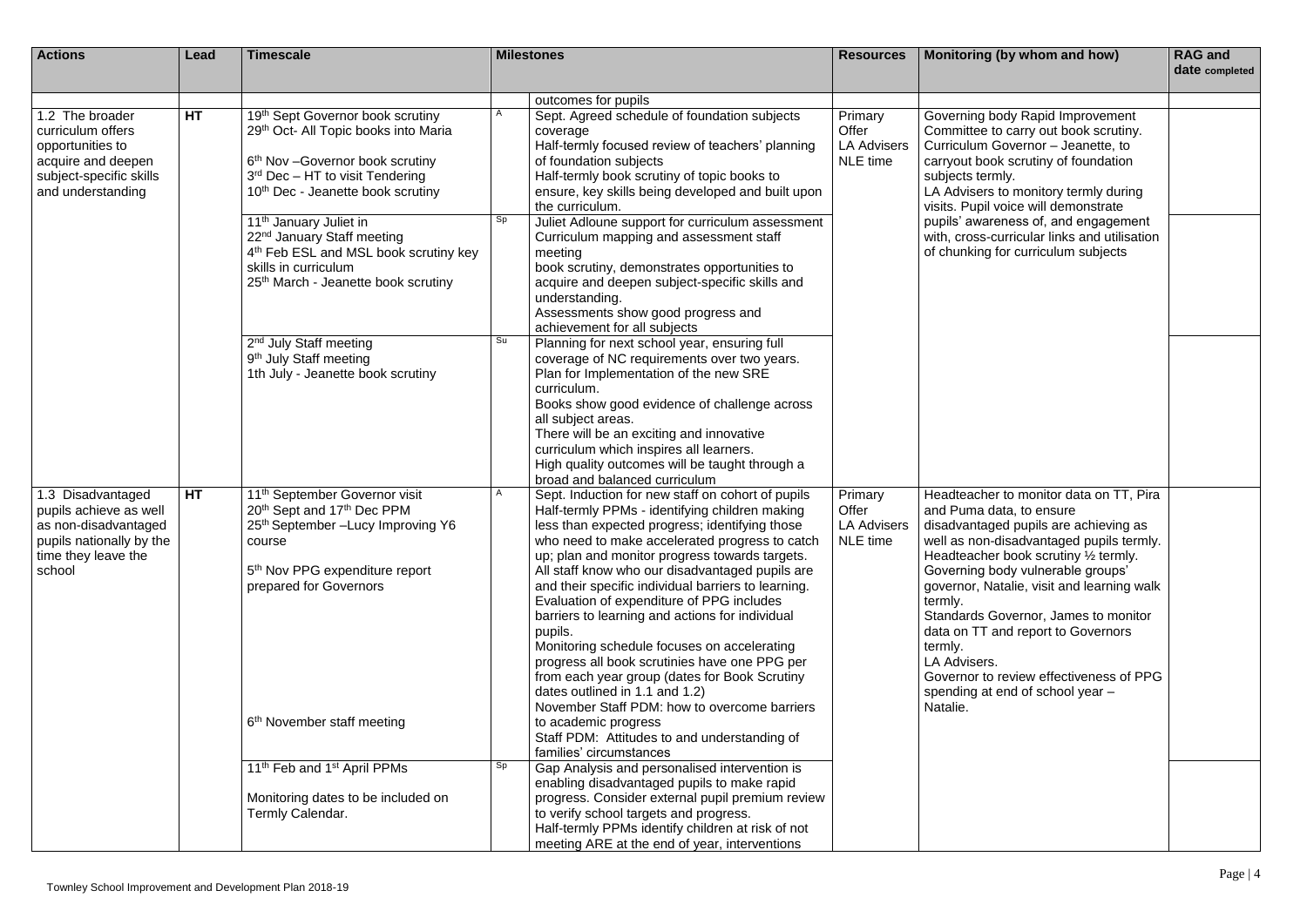| <b>Actions</b>                                                                                                                             | Lead  | <b>Timescale</b>                                                                                                                                             |    | <b>Milestones</b>                                                                                                                                                                                                                                                                                                                                                                                                                                                                                                                                                                                                                     | <b>Resources</b>                  | Monitoring (by whom and how)                                                                                                                                                                                                                                                                                                                                          | <b>RAG and</b><br>date completed |
|--------------------------------------------------------------------------------------------------------------------------------------------|-------|--------------------------------------------------------------------------------------------------------------------------------------------------------------|----|---------------------------------------------------------------------------------------------------------------------------------------------------------------------------------------------------------------------------------------------------------------------------------------------------------------------------------------------------------------------------------------------------------------------------------------------------------------------------------------------------------------------------------------------------------------------------------------------------------------------------------------|-----------------------------------|-----------------------------------------------------------------------------------------------------------------------------------------------------------------------------------------------------------------------------------------------------------------------------------------------------------------------------------------------------------------------|----------------------------------|
|                                                                                                                                            |       |                                                                                                                                                              |    | planned and monitored as appropriate.<br>Monitoring schedule focuses on accelerating<br>progress all book scrutinies have one PPG per<br>from each year group (dates for Book Scrutiny<br>dates outlined in 1.1 and 1.2) Book monitoring<br>shows reducing gaps                                                                                                                                                                                                                                                                                                                                                                       |                                   |                                                                                                                                                                                                                                                                                                                                                                       |                                  |
|                                                                                                                                            |       | 20 <sup>th</sup> May and 8 <sup>th</sup> July PPM<br>Monitoring dates to be included on<br>Termly Calendar.                                                  | Su | Half-termly PPMs shows that achievement of<br>children eligible for PPG is good as other<br>children.<br>EEF Toolkit is used to inform planning for PPG<br>expenditure<br>Half-termly PPMs.<br>Monitoring schedule focuses on accelerating<br>progress all book scrutinies have one PPG per<br>from each year group (dates for Book Scrutiny<br>dates outlined in 1.1 and 1.2) - books show good<br>to very good evidence of challenge for PPG<br>pupils at all levels.<br>Summer data shows that disadvantaged pupils<br>have made better than expected progress and the<br>difference is diminishing.                               |                                   |                                                                                                                                                                                                                                                                                                                                                                       |                                  |
| 1.4 Governors'<br>knowledge and<br>expertise is developed<br>and they are<br>increasingly effective<br>in holding the school to<br>account | Chair | 10th November Governor book scrutiny<br>with H/T and LA adviser to compare<br>PPG children with Non PPG pupils in Y6<br>across English, Maths and Topic work | A  | LA adviser to provide training for governors on<br>effective monitoring.<br>NLG support for Chair.<br>Governor visit logs recorded and identified action<br>taken.<br>Governors to meet with subject leaders and H/T.<br>Governors to monitor their areas as set out in<br>SIP.<br>Governors to attended termly briefing and<br>training.<br>Governors to complete the Governors Self<br>Evaluation and return to Governor Services.<br>Chair to attend $\frac{1}{2}$ termly review meetings sharing<br>5 key points with other governors and take action<br>as necessary.<br>Governors to attend KIT and finance meetings<br>with LA | <b>NLG Costs</b><br><b>LA SLA</b> | LA Adviser visits to review notes of visit.<br>Governor Services to review minutes<br>and other governance documents at the<br>LA review.<br>Half-termly reviews by LA to note role of<br>governors.<br><b>HMI Visits</b><br>Training record to be kept and updated<br>by Clerk to Governors. Governor training<br>to be a standing item on the governors'<br>agenda. |                                  |
|                                                                                                                                            |       | 16th January Governance Review<br>Dates on termly calendar and agreed<br>following Governance review.                                                        | Sp | Governors to be able to ask challenging<br>questions to hold the school to account as<br>evidenced in the minutes - Sample of questions<br>at end of this document.<br>LA Governance review, with Belinda Harvey and<br>Tina Hubbard, Action plan produced following<br>review, recommendations and appropriate actions<br>taken.<br>Governors to review monitoring from their<br>identified areas to see improvements.                                                                                                                                                                                                               |                                   |                                                                                                                                                                                                                                                                                                                                                                       | Page   $5$                       |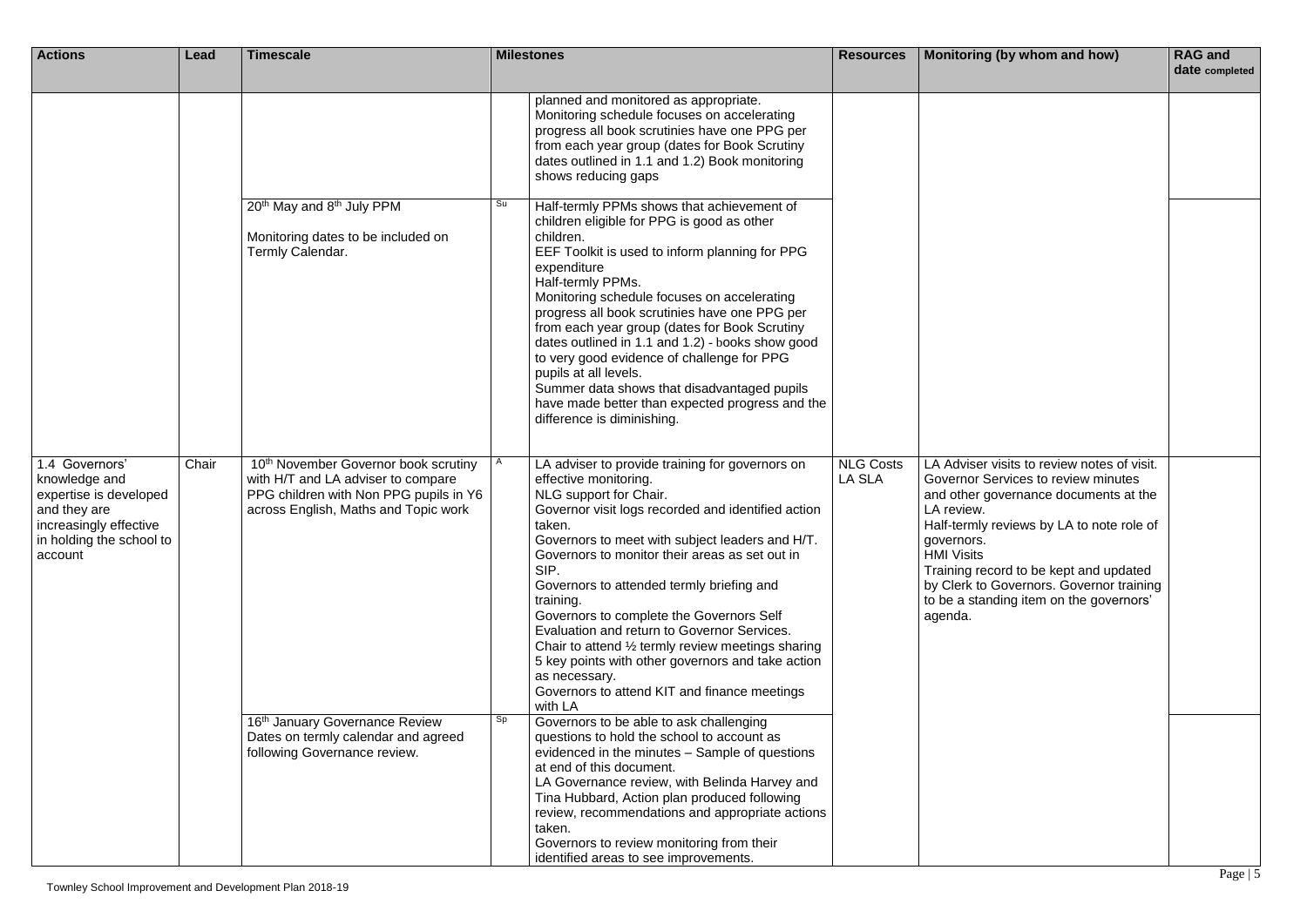| <b>Actions</b>                                                                                                                                   | Lead            | <b>Timescale</b>                                                                                                                                       |              | <b>Milestones</b>                                                                                                                                                                                                                                                                               | <b>Resources</b>                                                                                                                                                                                                                                                                                                         | Monitoring (by whom and how)                                                                                                                                                                                                                                                                                                                          | <b>RAG and</b><br>date completed |  |  |  |  |  |                                                                       |    |                                                                                         |                                               |                                         |
|--------------------------------------------------------------------------------------------------------------------------------------------------|-----------------|--------------------------------------------------------------------------------------------------------------------------------------------------------|--------------|-------------------------------------------------------------------------------------------------------------------------------------------------------------------------------------------------------------------------------------------------------------------------------------------------|--------------------------------------------------------------------------------------------------------------------------------------------------------------------------------------------------------------------------------------------------------------------------------------------------------------------------|-------------------------------------------------------------------------------------------------------------------------------------------------------------------------------------------------------------------------------------------------------------------------------------------------------------------------------------------------------|----------------------------------|--|--|--|--|--|-----------------------------------------------------------------------|----|-----------------------------------------------------------------------------------------|-----------------------------------------------|-----------------------------------------|
|                                                                                                                                                  |                 |                                                                                                                                                        |              | Full complement of governors.<br>Revisit Governor skills audit to show increased<br>knowledge/skills base                                                                                                                                                                                       |                                                                                                                                                                                                                                                                                                                          |                                                                                                                                                                                                                                                                                                                                                       |                                  |  |  |  |  |  |                                                                       |    |                                                                                         |                                               |                                         |
|                                                                                                                                                  |                 | Dates to be agreed                                                                                                                                     | Su           | Governors to visit cluster school GB meeting in<br>order to hold HT to account.<br>Review Governance review.<br>Plan next steps for Autumn term and succession<br>planning for parent governor roles.<br>School improvement priorities, show good<br>improvements, and good outcomes for pupils |                                                                                                                                                                                                                                                                                                                          |                                                                                                                                                                                                                                                                                                                                                       |                                  |  |  |  |  |  |                                                                       |    |                                                                                         |                                               |                                         |
| 1.5 Effective<br>communication with<br>parents leads to<br>positive results on<br>Parentview and other<br>methods of gathering<br>their opinions | HT and<br>Chair | Sept.<br>9 <sup>th</sup> October - All staff Peer Mediation (PSHE<br>Service)<br>See dates on termly calendar for<br>workshops, café's and assemblies. | $\mathsf{A}$ | Visitors' book is in place.<br>Termly programme of parent workshops includes<br>Story Cafes, attended by at least 65% of parents<br>Parents attend workshop for parents on phonics,<br>reading and maths.                                                                                       | <b>Visitors</b><br>Governors to look in visitor book and<br>engagement book when they visit the<br>book<br>Parental<br>school and if relevant write a note<br>alongside page.<br>engagement<br>Governors to host a coffee morning for<br>book.<br>Letters<br>parents and encourage Parentview<br>scrap book<br>responses |                                                                                                                                                                                                                                                                                                                                                       |                                  |  |  |  |  |  |                                                                       |    |                                                                                         |                                               |                                         |
|                                                                                                                                                  |                 |                                                                                                                                                        |              |                                                                                                                                                                                                                                                                                                 |                                                                                                                                                                                                                                                                                                                          |                                                                                                                                                                                                                                                                                                                                                       |                                  |  |  |  |  |  | See dates on termly calendar for<br>workshops, café's and assemblies. | Sp | Parentview responses, parental responses to<br>story cafés and assemblies are positive. | about school's activities and<br>achievements | Governors to write in weekly newsletter |
|                                                                                                                                                  |                 | 12 <sup>th</sup> July Survey results due back.                                                                                                         | Su           | 95% of parental survey responses are positive.                                                                                                                                                                                                                                                  |                                                                                                                                                                                                                                                                                                                          | SL to inform parents about their<br>curriculum area via newsletter piece<br>(Curriculum Corner)<br>Chair of Governors to monitor<br>ParentView before each visit.<br>Governor representation at each café<br>and assembly, dates for the year on<br>weekly newsletter and who to be<br>decided at each FGB meeting.<br>Governor to attend sports day. |                                  |  |  |  |  |  |                                                                       |    |                                                                                         |                                               |                                         |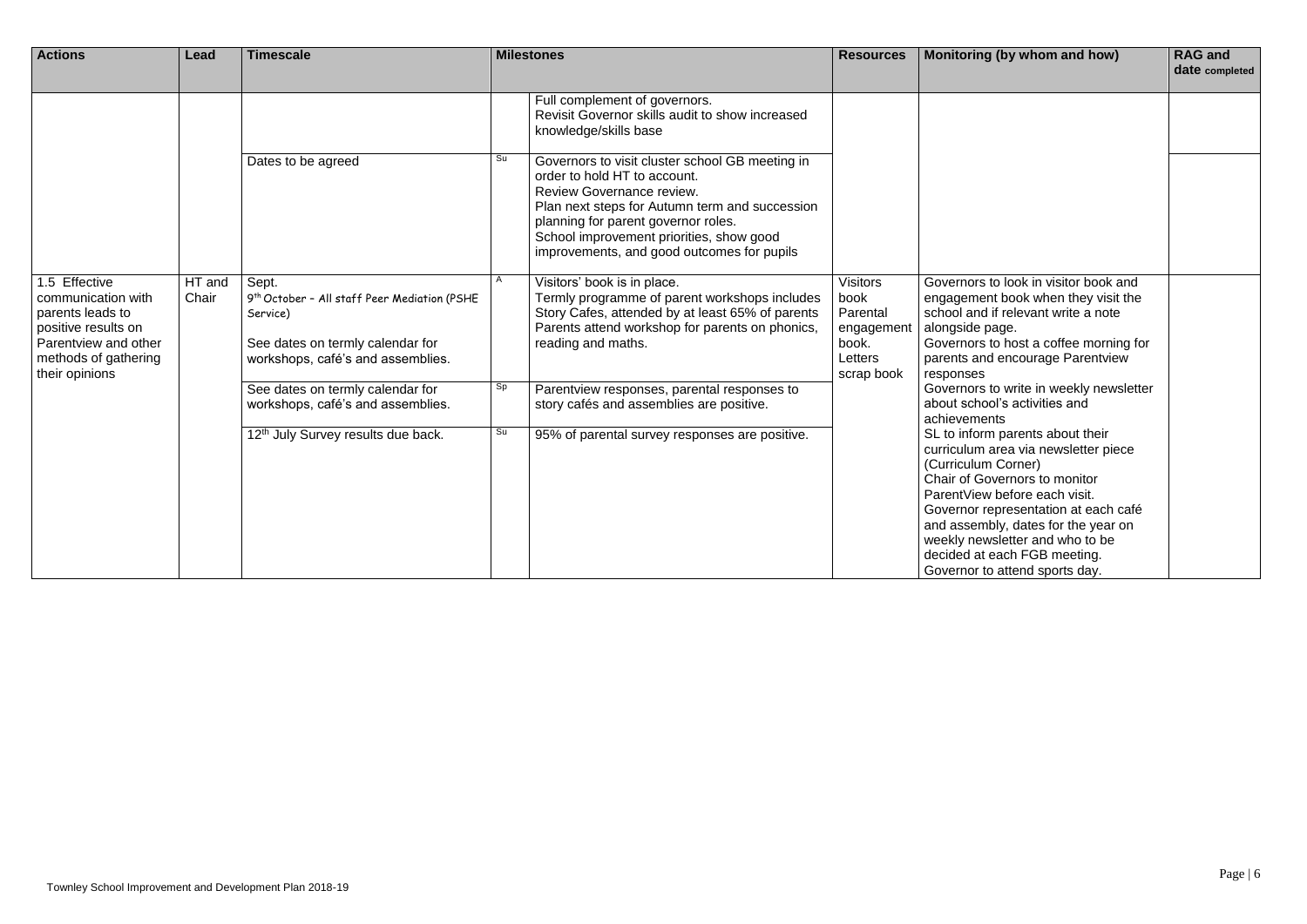| Section 2: Teaching, learning and assessment                                                                                               |            |     |  |  |  |  |  |
|--------------------------------------------------------------------------------------------------------------------------------------------|------------|-----|--|--|--|--|--|
| Objective: Improve the quality of teaching, learning and assessment so that in order to raise standards<br><b>Governor Lead: Sue Rudge</b> |            |     |  |  |  |  |  |
| <sup>'</sup> Success Criteria                                                                                                              | Evaluation | RAG |  |  |  |  |  |
| Teachers use assessment information effectively to plan activities that ensure all pupils make good progress from their                    |            |     |  |  |  |  |  |
| respective starting points                                                                                                                 |            |     |  |  |  |  |  |
| Teachers plan cohesive sequences of work across a wide range of subjects that enable pupils to develop sustained skills and                |            |     |  |  |  |  |  |
| understanding                                                                                                                              |            |     |  |  |  |  |  |
|                                                                                                                                            |            |     |  |  |  |  |  |

| <b>Actions</b>                                                                                                                                                                             | Lead                                 | <b>Timescale</b>                                                                                                                                                                                                                                                                                                                                                |    | <b>Milestones</b>                                                                                                                                                                                                                                                                                                                                                                                                                                                                                                                                                                                                                                                                                                                                                                                                                                                                                                 | <b>Resources</b>                                                                                                                                     | Monitoring (by whom and how)                                                                                                                                                                                                                                                                                                                             | <b>RAG and</b><br>date completed |
|--------------------------------------------------------------------------------------------------------------------------------------------------------------------------------------------|--------------------------------------|-----------------------------------------------------------------------------------------------------------------------------------------------------------------------------------------------------------------------------------------------------------------------------------------------------------------------------------------------------------------|----|-------------------------------------------------------------------------------------------------------------------------------------------------------------------------------------------------------------------------------------------------------------------------------------------------------------------------------------------------------------------------------------------------------------------------------------------------------------------------------------------------------------------------------------------------------------------------------------------------------------------------------------------------------------------------------------------------------------------------------------------------------------------------------------------------------------------------------------------------------------------------------------------------------------------|------------------------------------------------------------------------------------------------------------------------------------------------------|----------------------------------------------------------------------------------------------------------------------------------------------------------------------------------------------------------------------------------------------------------------------------------------------------------------------------------------------------------|----------------------------------|
| 2.1<br>Staff training on accurate<br>assessment against ARE<br>ensures all chn make<br>progress, from their starting<br>points in line with national<br>expectations, raising<br>standards | Eng &<br>Maths<br>Subject<br>leaders | $10/12/18$ will have attended staff<br>meeting on assessment in EMS<br>Afl Staff meeting led by ESL and MSL.<br>September 6th & 7th Pira and Puma<br>assessment completed.<br>8 <sup>th</sup> Jane - Planning mastery KS1 course<br>and week beginning 10 <sup>th</sup> Dec new term<br>test undertaken across school.<br>15th Dec - Assessment data on TT Data |    | Teachers are trained to analyse data from<br>Pira and Puma, in order to influence<br>planning/provision.                                                                                                                                                                                                                                                                                                                                                                                                                                                                                                                                                                                                                                                                                                                                                                                                          | Staff<br>meeting<br>time<br><b>NLE</b> time<br><b>LA Advisers</b><br>£1000 for<br>assessment<br>resources.<br>£1000 for<br><b>TT</b><br>subscription | HT to monitor work in books, progress data<br>and assessment to check assessment data<br>is influencing planning and provision.<br>Governor lead (data, James) to check data<br>on TT termly once data for the term is<br>added, to ensure chn are making progress<br>from their starting points and feedback to all<br>governors.<br><b>LA Advisers</b> |                                  |
|                                                                                                                                                                                            |                                      | 24th January Lucy Improving Y6 Course<br>20 <sup>th</sup> January-Writing moderation<br><b>Course Maggie</b><br>Week beginning 25 <sup>th</sup> March Pira and<br>Puma<br>Data on TT 29th March 2018                                                                                                                                                            | Sp | Staff are competent in the tracking of data<br>so that they are able to take full account of<br>assessment information so that the correct<br>degree of challenge and support for all<br>learners is identified. As a result there is<br>continued improvement in pace,<br>questioning, differentiation.<br>Underachievement is identified early and<br>the gaps for pupil premium, SEND pupils<br>and all other diverse groups continue to<br>narrow. (Evidenced in triangulation of<br>observations, work scrutiny and data)<br>Assessment and tracking data is<br>moderated to ensure accuracy through<br>cross phase moderation. There is a high<br>degree of accuracy in assessing pupils'<br>work.<br>Schemes of work are reviewed to ensure<br>support for teachers to be creative within<br>their planning and teaching, that lessons<br>are creative and challenging, increasing<br>outcomes for pupils. |                                                                                                                                                      | Curriculum Governor (Jeanette) to meet<br>with H/T to discuss creativity in curriculum<br>and enrichment opportunities                                                                                                                                                                                                                                   |                                  |
|                                                                                                                                                                                            |                                      | Week beginning 10 <sup>th</sup> June Pira and<br>Puma                                                                                                                                                                                                                                                                                                           | Su | Staff take full account of assessment<br>information so that the correct degree of<br>challenge and support for all learners is<br>identified. As a result there is continued                                                                                                                                                                                                                                                                                                                                                                                                                                                                                                                                                                                                                                                                                                                                     |                                                                                                                                                      |                                                                                                                                                                                                                                                                                                                                                          |                                  |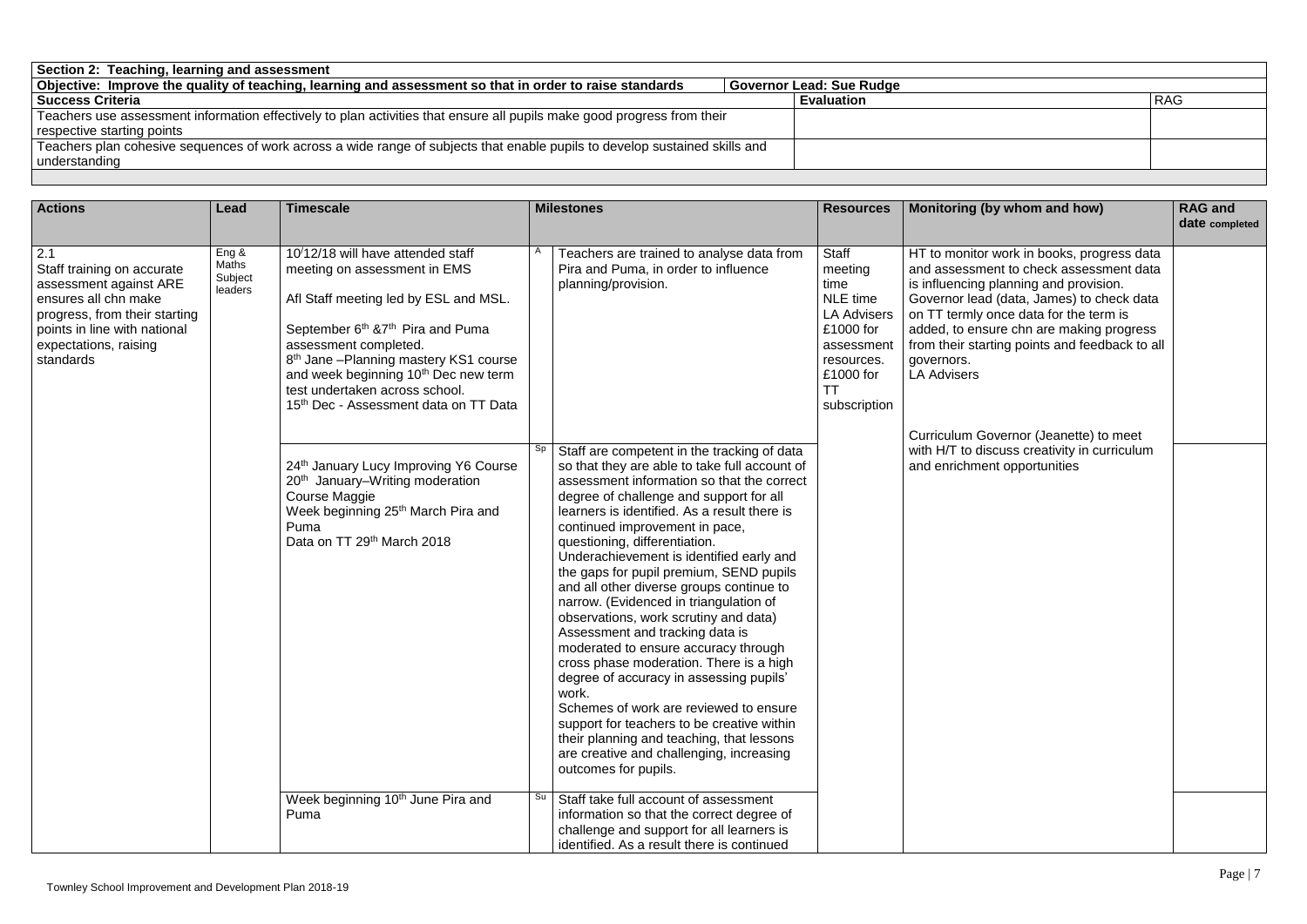| <b>Actions</b>                                                                      | Lead | <b>Timescale</b>                                                                                                                                                                                                                                                                                                                                                                                                                                                               |          | <b>Milestones</b>                                                                                                                                                                                                                                                                                                                                                                                                                                                                                                                                                                                                                                                                                                                                                   | <b>Resources</b>                                                                                                                                                                                  | Monitoring (by whom and how)                                                                                                                                                                                                                   | <b>RAG and</b><br>date compl |
|-------------------------------------------------------------------------------------|------|--------------------------------------------------------------------------------------------------------------------------------------------------------------------------------------------------------------------------------------------------------------------------------------------------------------------------------------------------------------------------------------------------------------------------------------------------------------------------------|----------|---------------------------------------------------------------------------------------------------------------------------------------------------------------------------------------------------------------------------------------------------------------------------------------------------------------------------------------------------------------------------------------------------------------------------------------------------------------------------------------------------------------------------------------------------------------------------------------------------------------------------------------------------------------------------------------------------------------------------------------------------------------------|---------------------------------------------------------------------------------------------------------------------------------------------------------------------------------------------------|------------------------------------------------------------------------------------------------------------------------------------------------------------------------------------------------------------------------------------------------|------------------------------|
| 2.2 NQT completes NQT                                                               | HT   | Wb 24/9/18 Daily phonics shared                                                                                                                                                                                                                                                                                                                                                                                                                                                | A        | improvement in pace, questioning,<br>differentiation. Using Pira and Puma, WRM<br>end of unit work, and independent work in<br>books. Teacher assessment completed for<br>Y <sub>2</sub> and Y <sub>6</sub><br>Assessment and tracking data is<br>moderated to ensure accuracy through<br>cross phase moderation. There is a high<br>degree of accuracy in assessing pupils'<br>work.<br>Phonics teaching requires chn to be active                                                                                                                                                                                                                                                                                                                                 | Chartered                                                                                                                                                                                         | Appropriate Body LA SLA to monitor                                                                                                                                                                                                             |                              |
| year meeting required<br>standards in all areas.                                    |      | teaching HT/NQT<br>15/10/18 NQT observation<br>Wb29/10/18 Peer Observation with<br><b>EYFS lead phonics</b><br>$14/11/18 -$ training with LA maths<br>19/11/18 NQT and Job share partner to<br>observe effective phonic teaching in a<br>cluster school<br>21 <sup>st</sup> Nov - Phonics observation<br>Jan 18<br>Dates to be agreed at end of autumn<br>term and recorded on termly calendar<br>Dates to be agreed at end of Spring<br>term and recorded on termly calendar. | Sp<br>Su | learners.<br>Term 1 observation demonstrates on track<br>to meet NQT standards.<br>Phonics teaching will include multisensory<br>aspects and writing for all.<br>Maths feedback will be instant, ensuring<br>chn can rapidly make progress.<br>Cycle of monitoring and developmental<br>work over the year-: Monitoring to include<br>Half-termly PPMs, Half-termly lesson obs,<br>learning walks, book scrutiny Termly<br>teacher appraisal.<br>Developmental work to include weekly<br>support for planning teaching and<br>assessing.<br>Accelerate Teacher Programme begins.<br>Term 2 observation demonstrates on track<br>to meet NQT standards.<br>Term 3 observation demonstrates on track<br>to meet NQT standards.<br>Y2 chn pass phonics screening check | College of<br>Teaching<br>LA maths<br>and English<br>adviser<br>Improvemen<br>t adviser<br>Cost of<br>Cover for<br>NQT to<br>attend<br>training,<br>$6x1/2$ day at<br>£105 per<br>session.        | observation reports completed by HT.<br>ESL to observe phonic teaching/ support<br>NQT with handwriting provision termly                                                                                                                       |                              |
| 2.3 Weaker teaching is<br>addressed through<br>coaching, feedback and<br>monitoring | HT   | Joint observation by H/T and Juliette A<br>Week beginning 1 <sup>st</sup> October TA<br>performance management.<br>Week beginning 15 <sup>th</sup> October Teaching<br>observations and performance<br>management.<br>Other dates agreed in line with support<br>plans<br>Dates to be agreed at end of autumn<br>term and recorded on termly calendar<br>Dates to be agreed at end of Spring<br>term and recorded on termly calendar.                                          | Sp<br>Su | Cycle of monitoring and developmental<br>work: Monitoring to include Half-termly<br>PPMs, Half-termly lesson obs, learning<br>walks, book scrutiny Termly teacher<br>appraisal.<br>Developmental work to include weekly<br>support for planning teaching and<br>assessing.<br>Implementation of support plan where<br>necessary.                                                                                                                                                                                                                                                                                                                                                                                                                                    | Governor<br>visits<br><b>LA Advisers</b><br><b>Primary</b><br>Offer<br>Local<br>Headteache<br>rs (Beaupre;<br>Alderman<br>Payne; The<br>Meadow)<br>Cluster<br>meetings<br>Improvemen<br>t Adviser | LA advisor to formally observe teaching with<br>HT in spring term.<br>Governor (who and focus to be decided at<br>meeting) to carryout learning walk to see<br>impact of coaching, monitoring and<br>feedback with H/T at least once each term |                              |
| 2.4 Adults are trained to<br>facilitate learning and                                | HT   | Coaching and mentoring in autumn term<br>by HT                                                                                                                                                                                                                                                                                                                                                                                                                                 |          | Teachers sharing good practice - focused<br>mentoring for a particular area needing                                                                                                                                                                                                                                                                                                                                                                                                                                                                                                                                                                                                                                                                                 | Governor<br>visits                                                                                                                                                                                | Subject leaders to work alongside LA<br>advisors to train staff and monitor based on                                                                                                                                                           |                              |

| Monitoring (by whom and how)                                                                                                                                             | <b>RAG and</b><br>date completed |
|--------------------------------------------------------------------------------------------------------------------------------------------------------------------------|----------------------------------|
|                                                                                                                                                                          |                                  |
|                                                                                                                                                                          |                                  |
|                                                                                                                                                                          |                                  |
| Appropriate Body LA SLA to monitor<br>observation reports completed by HT.                                                                                               |                                  |
| ESL to observe phonic teaching/ support<br>NQT with handwriting provision termly                                                                                         |                                  |
|                                                                                                                                                                          |                                  |
|                                                                                                                                                                          |                                  |
|                                                                                                                                                                          |                                  |
|                                                                                                                                                                          |                                  |
|                                                                                                                                                                          |                                  |
| LA advisor to formally observe teaching with<br>HT in spring term.                                                                                                       |                                  |
| Governor (who and focus to be decided at<br>meeting) to carryout learning walk to see<br>impact of coaching, monitoring and<br>feedback with H/T at least once each term |                                  |
|                                                                                                                                                                          |                                  |
|                                                                                                                                                                          |                                  |
| Subject leaders to work alongside LA                                                                                                                                     |                                  |
| advisors to train staff and monitor based on                                                                                                                             |                                  |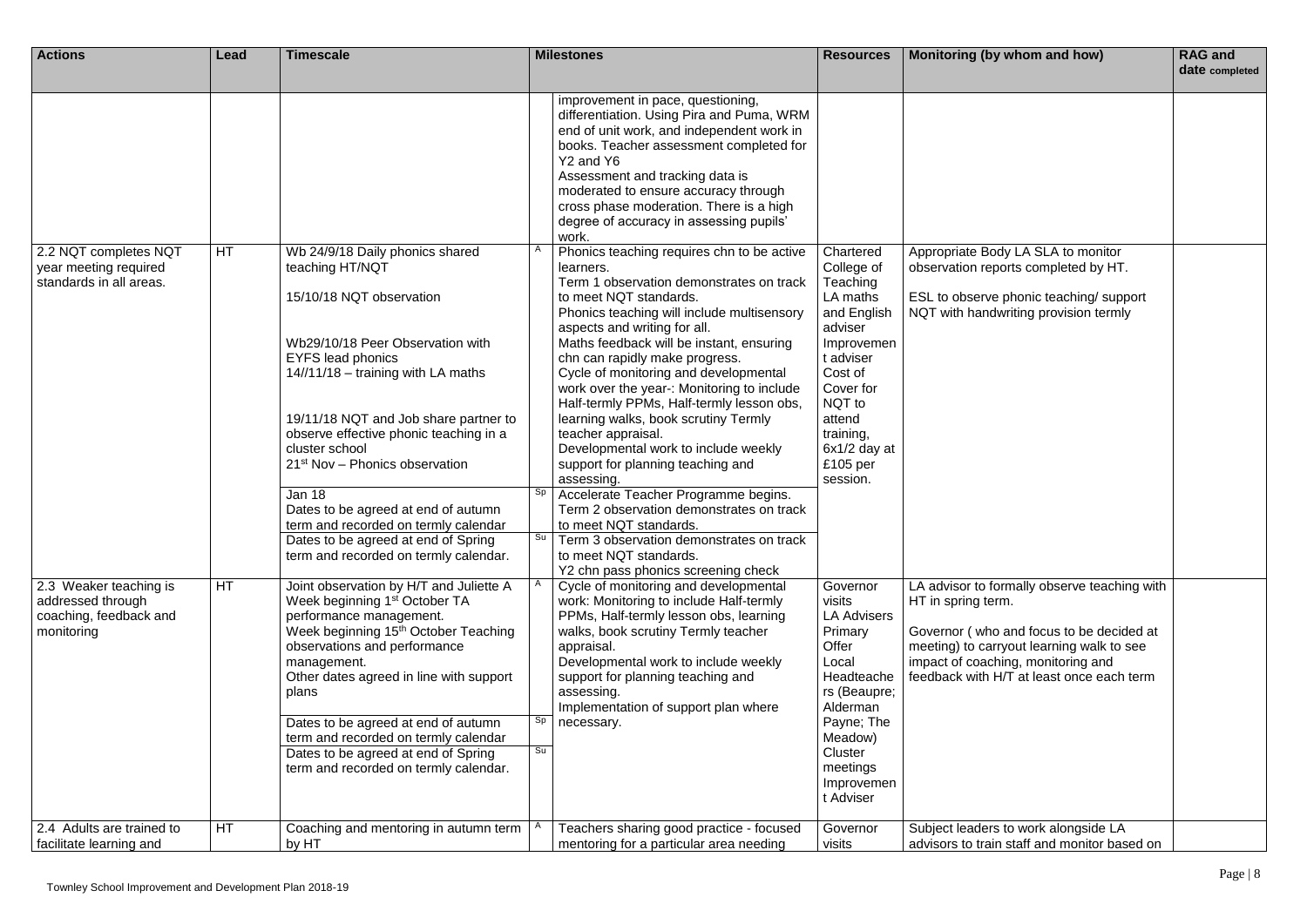| <b>Actions</b>                                                                                                    | Lead               | <b>Timescale</b>                                                                                                                                                   |    | <b>Milestones</b>                                                                                                                                                                                                                                                                                                                          | <b>Resources</b>                              | Monitoring (by whom and how)                                                                                                                                                                                                                                                                                  | <b>RAG and</b><br>date completed |
|-------------------------------------------------------------------------------------------------------------------|--------------------|--------------------------------------------------------------------------------------------------------------------------------------------------------------------|----|--------------------------------------------------------------------------------------------------------------------------------------------------------------------------------------------------------------------------------------------------------------------------------------------------------------------------------------------|-----------------------------------------------|---------------------------------------------------------------------------------------------------------------------------------------------------------------------------------------------------------------------------------------------------------------------------------------------------------------|----------------------------------|
| understand how to<br>challenge and motivate all<br>pupils, especially those<br>requiring additional support       |                    | All staff to have appraisal target linked<br>to progress of vulnerable children.<br>Observations of TA by SENCO                                                    |    | improvement; improvements evidenced.<br>Opportunities to observe high quality<br>teaching and learning in other<br>schools/classes as necessary to provide<br>additional support for teachers and support<br>staff as required.                                                                                                            | <b>LA Advisers</b><br>Primary<br>Offer        | Pira and Puma assessments<br>Governor (lead SEND and PP- Natalie) to<br>monitor work in books for vulnerable pupils<br>to ensure they are making progress.<br>Vulnerable pupils governor (Natalie) to                                                                                                         |                                  |
|                                                                                                                   |                    | Dates to be agreed at end of autumn<br>term - H/T and subject leader<br>observations to consider effective use of<br>adult support as part of observation<br>cycle | Sp | Teachers managing how much<br>support/scaffolding to give to children so<br>that there are greater opportunities to work<br>through challenges independently and with<br>resilience.<br>Use of professional conversations to<br>analyse the impact of teaching intervention<br>within the lesson on pupil understanding<br>and progress.   |                                               | monitor how Growth Mindset is being used<br>for SEN children.<br>SENDCO to monitor interventions and<br>records termly to ensure children requiring<br>additional support are receiving<br>interventions appropriate to close gaps in<br>learning.                                                            |                                  |
|                                                                                                                   |                    | Dates to be agreed in Spring term.                                                                                                                                 | Su | Children's needs being met through<br>planning and through re-shaping during<br>lessons. Books show good to very good<br>evidence of challenge for pupils at all<br>levels. Lesson observations show<br>opportunities for children to solve<br>challenges independently.                                                                   |                                               |                                                                                                                                                                                                                                                                                                               |                                  |
| 2.5 More able pupils are<br>challenged at a higher<br>standard and attain targets<br>in line with their potential | HT                 | Subject leaders course and staff<br>meeting detailed on termly calendar.<br>20 <sup>th</sup> Sept and 17 <sup>th</sup> Dec PPM                                     |    | PPM identify more able children Children's<br>work shows application of deeper<br>understanding in English and maths,<br>including experience of contexts that<br>require disproving explanations.<br>Assessment data at end of term<br>demonstrates that more able pupils are<br>making progress from their starting points<br>this year. | Pira and<br>Puma gap<br>analysis<br>materials | Assessments to be recorded half termly.<br>Lesson monitoring show opportunities for<br>children to solve challenges independently.<br>Book scrutiny by HT and SLs shows<br>evidence of challenge for pupils at all levels.<br>Simon and newly appointed governor to<br>have responsibility for monitoring the |                                  |
|                                                                                                                   |                    | 24th January Lucy Improving Y6 Course<br>20 <sup>th</sup> January–Writing moderation<br>Course Maggie                                                              |    | Books show good evidence of challenge<br>for pupils at all levels<br>Children's progress and attainment is at<br>least good.                                                                                                                                                                                                               |                                               | progress of more able children through<br>book scrutiny and meetings with children.<br>Dates to be agreed once in post.                                                                                                                                                                                       |                                  |
|                                                                                                                   |                    | 11 <sup>th</sup> Feb and 1 <sup>st</sup> April PPMs<br>Monitoring dates to be included on<br>Termly Calendar.                                                      |    | More able children in Y4, 5 and 6 are<br>making progress in line with Fischer Family<br>Trust predictions.                                                                                                                                                                                                                                 |                                               | Data Governor (James) to monitor data<br>termly on TT and report to FGB on progress<br>and attainment of more able children.<br>Include available FFT data                                                                                                                                                    |                                  |
|                                                                                                                   |                    | 20 <sup>th</sup> May and 8 <sup>th</sup> July PPM<br>Monitoring dates to be included on<br>Termly Calendar.                                                        | Su | Good evidence of deeper learning seen in<br>books.<br>Good evidence of children's improved<br>deep questioning. Increased numbers of<br>children making outstanding progress and<br>achieving GD across all year groups.                                                                                                                   |                                               |                                                                                                                                                                                                                                                                                                               |                                  |
| 2.6 Teachers are monitored<br>in their application of the<br>school's marking and<br>feedback policy so that      | Subject<br>leaders | New policy to be agreed by governors<br>on 21 <sup>st</sup> Nov<br>Learning walk with Belinda and GB<br>pencilled in for 12th Dec.                                 |    | Monthly book scrutiny as part of staff<br>meetings.<br>Marking for impact in maths.<br>Consistent editing, marking and feedback                                                                                                                                                                                                            | Staff<br>meeting<br>time<br>Littleport        | Governors to monitor marking in books to<br>ensure consistency across the school.<br>Governor to meet with children to find out if<br>they know what their next steps in learning                                                                                                                             |                                  |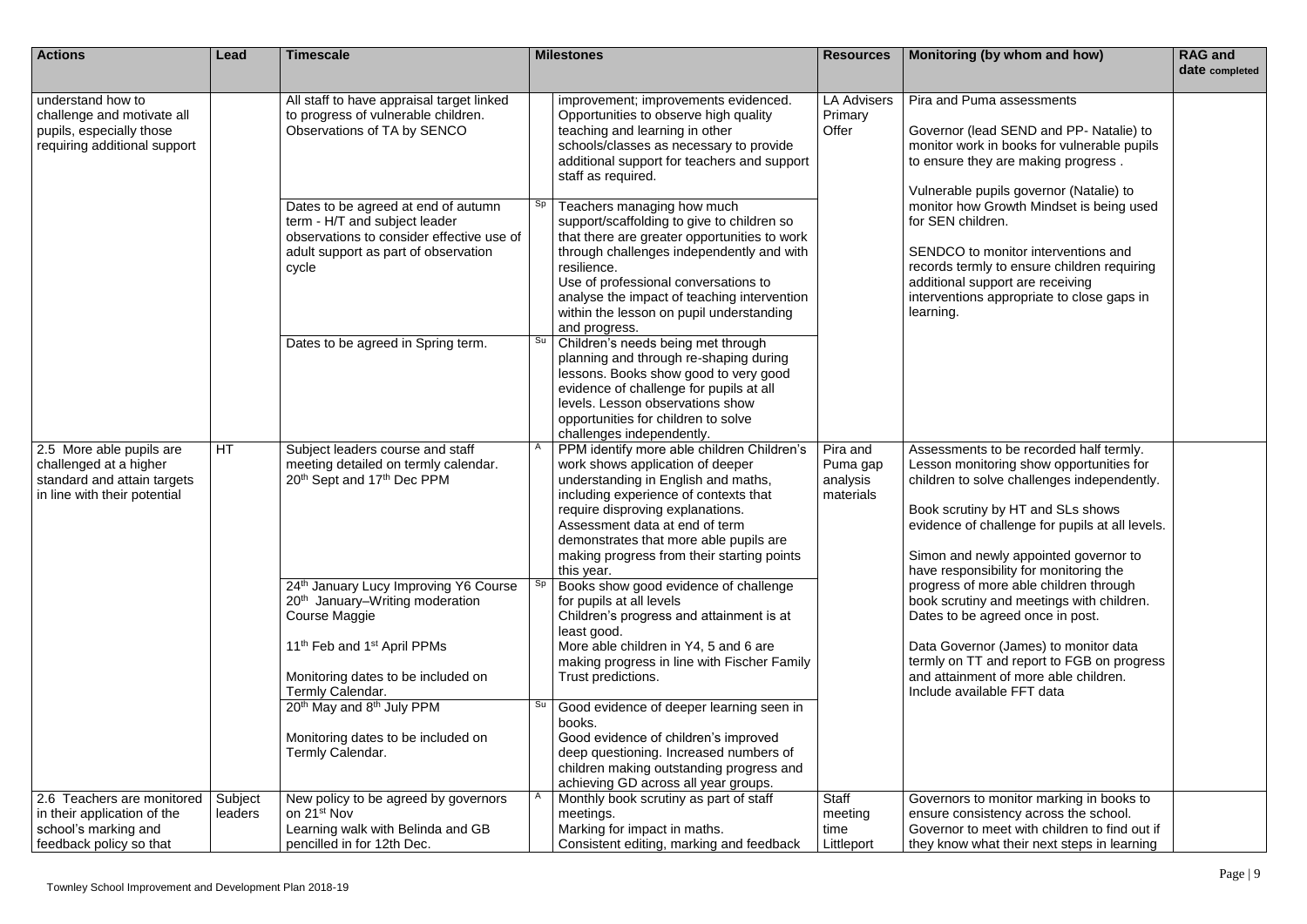| <b>Actions</b>                                                                                                                                                                                                                                        | Lead                     | <b>Timescale</b>                                                                                                                                                                                                    | <b>Milestones</b>                                                                                                                                                                                                                                                                                                                                                                                                                                                                    | <b>Resources</b>                | Monitoring (by whom and how)                                                                                                                                                                                                                                                                                                      | <b>RAG and</b><br>date completed |
|-------------------------------------------------------------------------------------------------------------------------------------------------------------------------------------------------------------------------------------------------------|--------------------------|---------------------------------------------------------------------------------------------------------------------------------------------------------------------------------------------------------------------|--------------------------------------------------------------------------------------------------------------------------------------------------------------------------------------------------------------------------------------------------------------------------------------------------------------------------------------------------------------------------------------------------------------------------------------------------------------------------------------|---------------------------------|-----------------------------------------------------------------------------------------------------------------------------------------------------------------------------------------------------------------------------------------------------------------------------------------------------------------------------------|----------------------------------|
| pupils know how to improve<br>their work                                                                                                                                                                                                              |                          | Maths Adviser courses for TAs 14th Nov.<br>Subject leader courses detailed on<br>termly calendar.                                                                                                                   | systems are in place<br>Children respond to feedback.<br>SLs to hold marking session for support<br>staff.<br>Staff understand expectations about<br>feedback and different ways of doing it<br>successfully<br>Children benefit from and respond to<br>regular feedback across all subjects.<br>Subject Leaders identify effective marking<br>and coach staff where marking is not<br>having enough of an impact on learning &<br>progress.                                         | <b>SLE</b>                      | are and to establish if children think<br>feedback and marking help them improve<br>their learning.<br>Book scrutiny by HT to check feedback and<br>marking are consistent across the school.<br>Learning walk by HT and Primary Adviser to<br>monitor the role of adults, with a particular<br>focus on feedback during lessons. |                                  |
|                                                                                                                                                                                                                                                       |                          | Dates for monitoring to be agreed at the<br>end of autumn term.                                                                                                                                                     | Consistency developed through<br>sharing of the impact of effective<br>marking & good practice pick up weaker<br>practice.<br>Teachers are following the marking and<br>presentation policy consistently.<br>Presentation of children's work is neat &<br>improving.<br>Consistent editing, marking and feedback<br>systems are in place.<br>Children are consistently responding to all<br>feedback and children's responses show<br>they are making progress.                      |                                 |                                                                                                                                                                                                                                                                                                                                   |                                  |
|                                                                                                                                                                                                                                                       |                          | Dates for monitoring to be agreed at the<br>end of spring term.                                                                                                                                                     | Teachers use of feedback shows pupils<br>interacting with their learning.<br>Adults in class check children's responses<br>daily.<br>Children edit work to improve it in line with<br>success criteria.<br>Children have sufficient time to respond to<br>feedback daily.<br>The feedback and marking policy is<br>embedded into school culture and forms<br>the basis of effective assessment for<br>learning.                                                                      |                                 |                                                                                                                                                                                                                                                                                                                                   |                                  |
| 2.7 The monitoring of<br>teaching focuses on<br>insistence on the school's<br>agreed presentation and<br>handwriting policies, the use<br>of practical/visual equipment<br>and resources and selection<br>of inspiring and creative<br>learning tasks | <b>ESL</b><br><b>MSL</b> | New policy to be agreed by governors<br>on 21 <sup>st</sup> Nov<br>10 <sup>th</sup> December LA review<br>Learning walk with Belinda and GB<br>pencilled in for 12th Dec.<br>Maths Adviser courses for TAs 14th Nov | $\frac{1}{2}$ termly book scrutiny by SLs to ensure<br>marking in books demonstrates these.<br>Review expectations with staff & children<br>about neat presentation & hand-writing<br>including corrections to work in blue pen.<br>Reinforce 'letter-join' programme to<br>support the teaching of handwriting at<br>school & home.<br>Ensure all adults are modelling neat joined<br>handwriting.<br>Review feedback and marking policy.<br>Schemes of work are reviewed to ensure | <b>Staff</b><br>meeting<br>time | HT to monitor marking in books weekly to<br>ensure agreed presentations apply.<br>Governors half termly scrutiny of books<br>across the curriculum to look at children's<br>work & teachers' comments, monitoring of<br>handwriting, who to be decided at each<br>FGB meeting.<br>LA review                                       |                                  |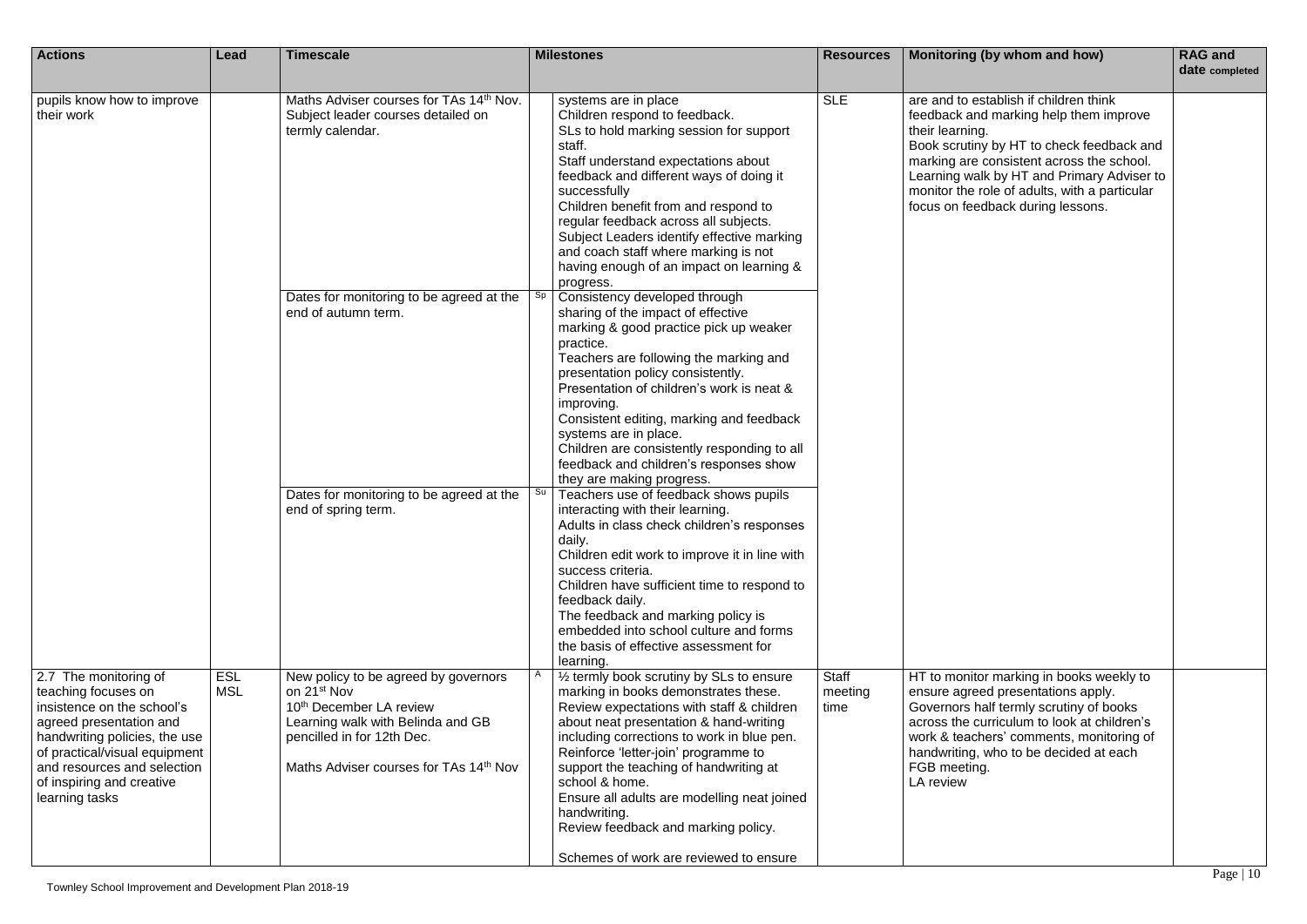| <b>Actions</b> | Lead | <b>Timescale</b>                                                | <b>Milestones</b>                                                                                                                                                                                                                                                                                                                               | <b>Resources</b> | Monitoring (by whom and how) | <b>RAG and</b><br>date completed |
|----------------|------|-----------------------------------------------------------------|-------------------------------------------------------------------------------------------------------------------------------------------------------------------------------------------------------------------------------------------------------------------------------------------------------------------------------------------------|------------------|------------------------------|----------------------------------|
|                |      | Dates for monitoring to be agreed at the<br>end of autumn term. | support for teachers to be creative within<br>their planning and teaching, that lessons<br>are creative and challenging, increasing<br>outcomes for children.<br>Presentation of work is consistently good.<br>Books provide clear evidence of good<br>progress.<br>Children take pride in their written work &<br>use a joined cursive script. |                  |                              |                                  |
|                |      | Dates for monitoring to be agreed at the<br>end of spring term. | Children's work is well presented and of a<br>consistently high standard across the<br>school.<br>All Y5/6 children earned pen licence.<br>All books provides clear evidence of good<br>or better progress.                                                                                                                                     |                  |                              |                                  |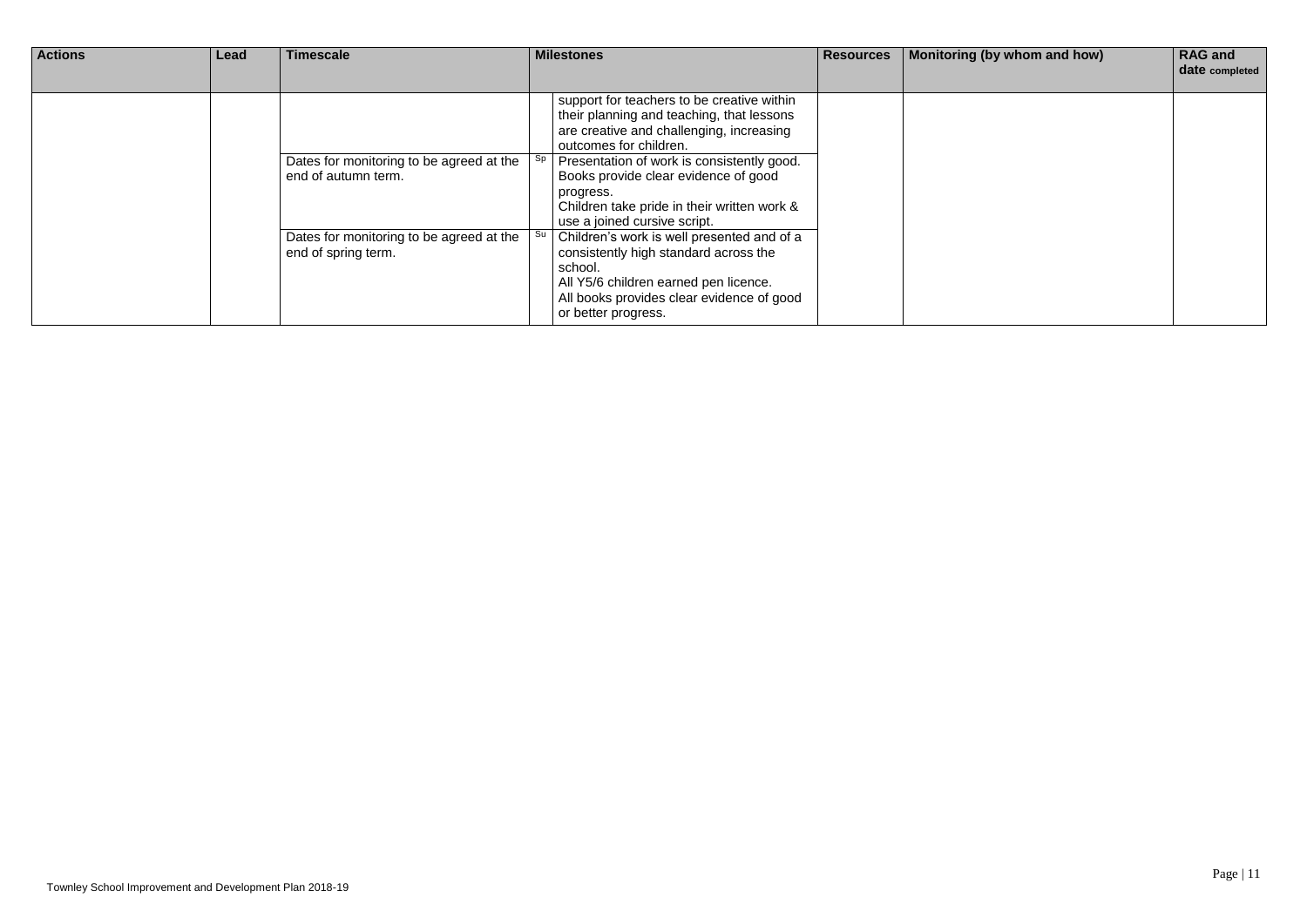# **Section 3: Personal Development, Behaviour and Welfare**

**Objective Governor Lead: Natalie Paine**

# **Success Criteria**

Learning tasks consistently challenge pupils

Pupils have consistently high aspirations for themselves so they can make the rapid progress they should

| <b>Actions</b>                                                                                                                        | Lead                    | <b>Timescale</b>                                                                                                                                                        |              | <b>Milestones</b>                                                                                                                                                                                                                                                                                                                                                                                                                                                                               | <b>Resources</b>                                                                          | Monitoring (by whom and how)                                                                                                                                                                                                                                                                                                                                       | <b>RAG and</b><br>date completed |
|---------------------------------------------------------------------------------------------------------------------------------------|-------------------------|-------------------------------------------------------------------------------------------------------------------------------------------------------------------------|--------------|-------------------------------------------------------------------------------------------------------------------------------------------------------------------------------------------------------------------------------------------------------------------------------------------------------------------------------------------------------------------------------------------------------------------------------------------------------------------------------------------------|-------------------------------------------------------------------------------------------|--------------------------------------------------------------------------------------------------------------------------------------------------------------------------------------------------------------------------------------------------------------------------------------------------------------------------------------------------------------------|----------------------------------|
| 3.1 Introduce 'Growth<br>Mindset' approach to<br>encourage pupils to believe<br>in their potential                                    | <b>HT</b><br><b>NQT</b> | From September 2018<br>Monthly Staff meeting 3/9/18,<br>12/10/18, 6/11/18, 3/12/18<br>Cluster inset 19/10/18<br>9/11/18<br>Dates for monitoring to be agreed at         | A<br>Sp      | Weekly Growth Mindset lessons for all<br>KS 1 and 2 chn<br>Staff time to read and discuss growth<br>mindset for themselves and others<br>All staff to attend cluster training<br>Governor visit - Children to demonstrate<br>growth mindset in class, developing<br>resilience to reflect on learning.<br>Children observed demonstrating a                                                                                                                                                     | <b>Golden Thread</b><br>and Breaking<br>the Links<br>Education<br>Endowment<br>Foundation | Governing Board to meet with School<br>Council termly (Jeanette and Simon) to<br>monitor pupil's perceptions of Growth<br>Mindsets. All Governor visits to comment on<br>pupil's attitude to learning and learning<br>behaviour. Chair of Governors to meet with<br>focus groups of children to discuss<br>resilience. Feedback piece in newsletters to<br>parents |                                  |
|                                                                                                                                       |                         | the end of autumn term.                                                                                                                                                 |              | Growth Mindset in lessons.<br>Children use Growth Mindset concepts<br>to develop as resilient and reflective<br>thinkers.<br>Visual aids for the classroom, parent<br>information leaflet etc to support Growth<br>Mindset.                                                                                                                                                                                                                                                                     |                                                                                           | HT Learning walks and pupil conferencing<br>completed to monitor if children are adopting<br>a Growth Mindset approach.                                                                                                                                                                                                                                            |                                  |
|                                                                                                                                       |                         | Dates for monitoring to be agreed at<br>the end of spring term.                                                                                                         | Su           | <b>Parents understand Growth Mindset</b><br>concepts and support this with their<br>children at home.<br>Resources have been provided in the<br>classrooms to support staff and children<br>with Growth Mindset concepts.                                                                                                                                                                                                                                                                       |                                                                                           |                                                                                                                                                                                                                                                                                                                                                                    |                                  |
| 3.2 A strategy for<br>addressing parent concerns<br>early, including in the use of<br>social media, is established<br>and implemented | Chair                   | Week beginning 1 <sup>st</sup> October TA<br>performance management.<br>Week beginning 15 <sup>th</sup> October<br>Teaching observations and<br>performance management. | $\mathsf{A}$ | All staff to have a PM target to deal with<br>behaviour using the Restorative<br>approach so that any behaviour issues<br>are dealt with swiftly, in line with the<br>school policy.<br>School complaints procedure<br>understood by all governors and<br>followed by Chair of Governors when<br>dealing with any complaints raised.<br>Governors to address any issues<br>brought to their attention swiftly by<br>passing them on to the Chair/HT for<br>action and follow up as appropriate. | Education<br>Adviser                                                                      | Governor to attend parent engagement<br>events and feedback to governor meetings.<br>Education Adviser to be informed of any<br>parental complaints.                                                                                                                                                                                                               |                                  |
|                                                                                                                                       |                         | Dates for monitoring to be agreed at<br>the end of autumn term.                                                                                                         | Sp           | Working Group of parents set up to<br>review school policies/ procedures as<br>appropriate.<br>A clear plan written by governors to                                                                                                                                                                                                                                                                                                                                                             |                                                                                           |                                                                                                                                                                                                                                                                                                                                                                    |                                  |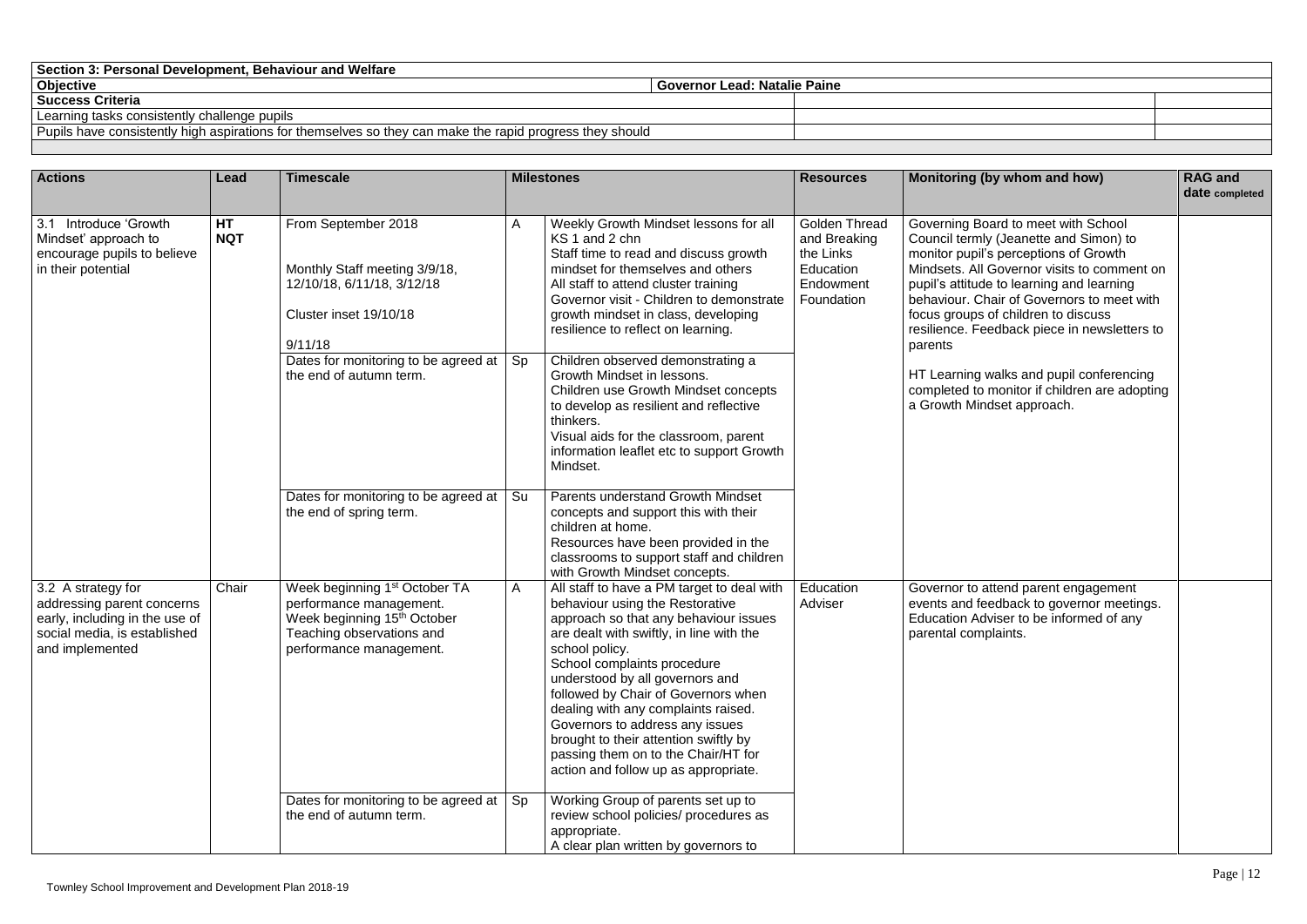| Monitoring (by whom and how)                                                                                                                                                                                                                                             | <b>RAG and</b><br>date completed |
|--------------------------------------------------------------------------------------------------------------------------------------------------------------------------------------------------------------------------------------------------------------------------|----------------------------------|
|                                                                                                                                                                                                                                                                          |                                  |
| HT to monitor behaviour logs termly.<br>Learning walk at break times to observe<br>behaviour.<br>PSHE Lead to observe Conflict Resolution<br>session in each class in October.<br><b>PSHE Lead to monitor Peer Mediation</b><br>sessions with Peer Mediators regularily. |                                  |
| Governor (Simon) to meet with peer<br>mediators once training complete in Autumn<br>Term, Spring Term and Summer.<br>In Spring term Peer mediators to report to<br>Full Governing Board on their roles and the<br>impact of Peer mediation on behaviour.                 |                                  |
|                                                                                                                                                                                                                                                                          |                                  |
| Governors & HT - learning walks to focus on<br>learning behaviours.                                                                                                                                                                                                      |                                  |
| Pupil voice will demonstrate to governors<br>that children have excellent attitudes to<br>learning and demonstrate a growth mindset.                                                                                                                                     |                                  |
|                                                                                                                                                                                                                                                                          |                                  |

| <b>Actions</b>                                                                                                                         | Lead                     | <b>Timescale</b>                                                                                                                                                                                                      |              | <b>Milestones</b>                                                                                                                                                                                                                                                                                                                                                                                                                                                                                                                | <b>Resources</b>                                                                                      | Monitoring (by whom and how)                                                                                                                                                                                                                                             | <b>RAG and</b><br>date compl |
|----------------------------------------------------------------------------------------------------------------------------------------|--------------------------|-----------------------------------------------------------------------------------------------------------------------------------------------------------------------------------------------------------------------|--------------|----------------------------------------------------------------------------------------------------------------------------------------------------------------------------------------------------------------------------------------------------------------------------------------------------------------------------------------------------------------------------------------------------------------------------------------------------------------------------------------------------------------------------------|-------------------------------------------------------------------------------------------------------|--------------------------------------------------------------------------------------------------------------------------------------------------------------------------------------------------------------------------------------------------------------------------|------------------------------|
|                                                                                                                                        |                          | Dates for monitoring to be agreed at<br>the end of spring term.                                                                                                                                                       | Su           | address parental concerns is in place.<br>Social media for parents' policy written<br>in conjunction with working group of<br>parents.<br>Social Media policy in place and<br>understood by all.                                                                                                                                                                                                                                                                                                                                 |                                                                                                       |                                                                                                                                                                                                                                                                          |                              |
| 3.3 Peer mediation is<br>introduced, with staff and<br>pupils being trained to<br>address pupil-to-pupil<br>disagreements.             | <b>PSHE</b><br>lead      | Weekly from 10/9/18<br>9/10/18 Training for Staff                                                                                                                                                                     | $\mathsf{A}$ | PSHE Conflict resolution scheme of<br>works taught<br>PSHE service run whole school Peer<br>Mediation training twilight. Group of<br>approximately 6 children and two staff<br>trained fully in Peer Mediation.<br>Dedicated area for Peer Mediation set<br>up by PSHE Lead.                                                                                                                                                                                                                                                     | <b>PSHE</b> subject<br>lead<br>Education<br>Adviser<br>£200 cost of<br>materials to set<br>up area.   | HT to monitor behaviour logs termly.<br>Learning walk at break times to observe<br>behaviour.<br>PSHE Lead to observe Conflict Resolution<br>session in each class in October.<br><b>PSHE Lead to monitor Peer Mediation</b><br>sessions with Peer Mediators regularily. |                              |
|                                                                                                                                        |                          | Sessions to begin 14 <sup>th</sup> January                                                                                                                                                                            | Sp           | Child Peer Mediators begin running<br>Peer Mediation sessions to resolve<br>conflict at lunchtime                                                                                                                                                                                                                                                                                                                                                                                                                                |                                                                                                       | Governor (Simon) to meet with peer<br>mediators once training complete in Autumn<br>Term, Spring Term and Summer.                                                                                                                                                        |                              |
|                                                                                                                                        |                          | Monitoring dates to be agreed.<br>Parents survey July                                                                                                                                                                 | Su           | Peer Mediation successfully running,<br>with reduction in behaviour incidents<br>being dealt with by staff at break time so<br>staff can spend more time promoting<br>play and being active at lunch. Peer<br>Mediators recruited for next year.<br>Parents comments on questionnaire<br>report most children feel safe at school,<br>and that the school deals effectively with<br>bullying.<br>Peer Mediators to report to parents and<br>governors about the impact of their<br>roles, both on themselves and their<br>peers. |                                                                                                       | In Spring term Peer mediators to report to<br>Full Governing Board on their roles and the<br>impact of Peer mediation on behaviour.                                                                                                                                      |                              |
| 3.4 Behaviour for learning<br>is improved by ensuring the<br>pitch of learning tasks is<br>correct and pupils are<br>inspired by them. | <b>Class</b><br>teachers | 20 <sup>th</sup> Sept and 17 <sup>th</sup> Dec PPM<br>25th September - Lucy Improving Y6<br>course<br>7 <sup>th</sup> October Jane Planning mastery part 2<br>16 <sup>th</sup> October - Dyslexia Course all<br>staff | A            | Enriched curriculum opportunities to be<br>planned to engage and motivate<br>children.<br>Collaboration and sharing of good<br>practice for developing this in staff<br>meetings.                                                                                                                                                                                                                                                                                                                                                | Staff meeting<br>time<br>Time for EYFS<br>teacher to offer<br>support to<br>teachers<br>Time for peer | Governors & HT - learning walks to focus on<br>learning behaviours.<br>Pupil voice will demonstrate to governors<br>that children have excellent attitudes to<br>learning and demonstrate a growth mindset.                                                              |                              |
|                                                                                                                                        |                          |                                                                                                                                                                                                                       |              | Where pupils are fidgeting, due to an<br>underlying issue identified in Assess,<br>Plan, Do Review, teacher will allow<br>them to continue to fidget with a school<br>toy as long as this is not distracting<br>other pupils. Other children will be<br>taught about equality and empathy.                                                                                                                                                                                                                                       | observations.                                                                                         |                                                                                                                                                                                                                                                                          |                              |
|                                                                                                                                        |                          |                                                                                                                                                                                                                       |              | External advice sought to ensure the<br>best provision to enable our most<br>vulnerable pupils to demonstrate                                                                                                                                                                                                                                                                                                                                                                                                                    |                                                                                                       |                                                                                                                                                                                                                                                                          |                              |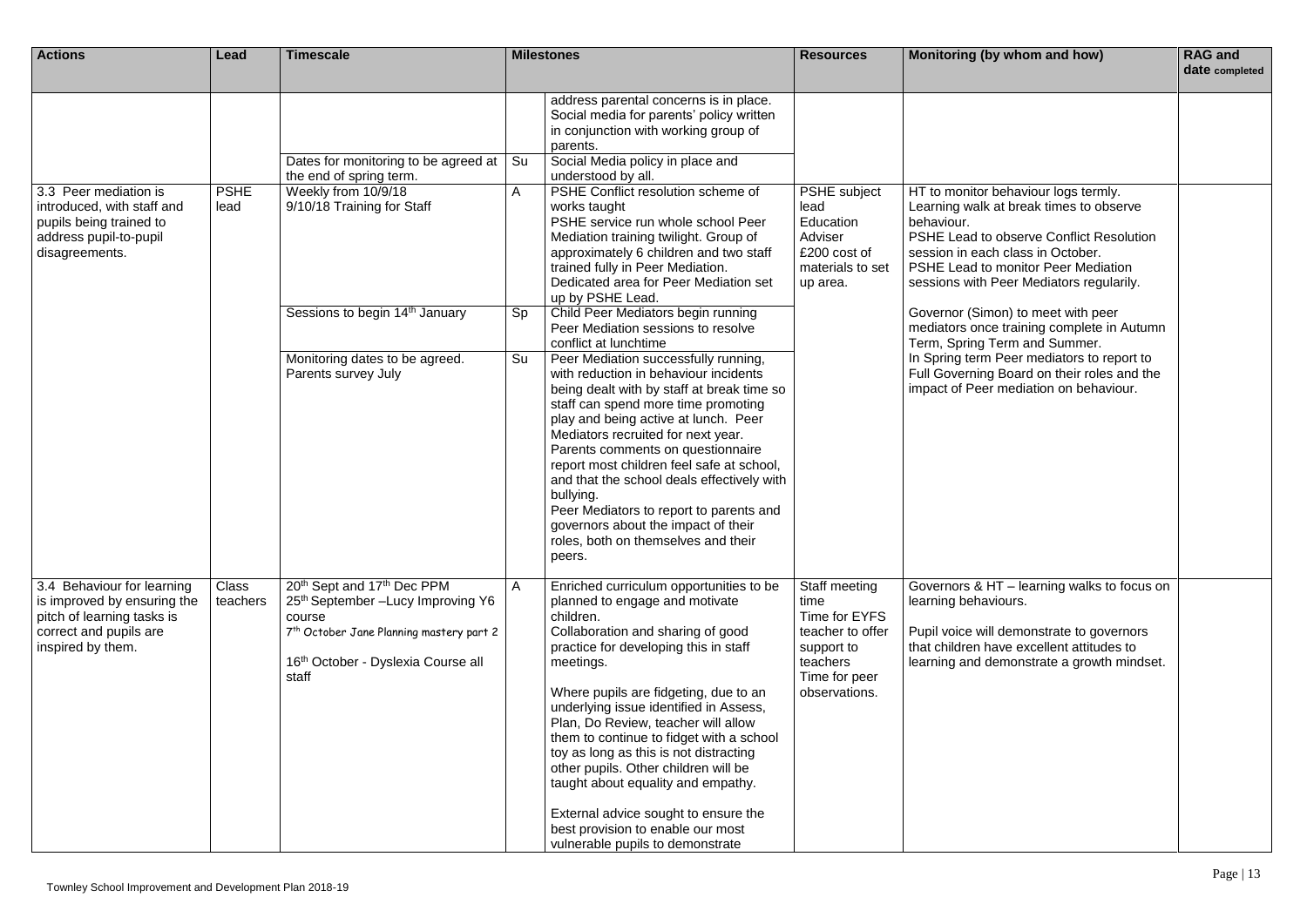| ng (by whom and how) | <b>RAG and</b><br>date completed |
|----------------------|----------------------------------|
|                      |                                  |
|                      |                                  |
|                      |                                  |
|                      |                                  |
|                      |                                  |
|                      |                                  |
|                      |                                  |
|                      |                                  |
|                      |                                  |
|                      |                                  |
|                      |                                  |
|                      |                                  |
|                      |                                  |
|                      |                                  |
|                      |                                  |
|                      |                                  |

| <b>Actions</b> | Lead | <b>Timescale</b>                                                                |    | <b>Milestones</b>                                                                                                                                                                                                                                                                                                                                                                                                                                                                                                                                                                                                                                                                                                                                                                                                                                                                                                                                                                                  | <b>Resources</b> | Monitoring (by whom and how) | <b>RAG and</b><br>date compl |
|----------------|------|---------------------------------------------------------------------------------|----|----------------------------------------------------------------------------------------------------------------------------------------------------------------------------------------------------------------------------------------------------------------------------------------------------------------------------------------------------------------------------------------------------------------------------------------------------------------------------------------------------------------------------------------------------------------------------------------------------------------------------------------------------------------------------------------------------------------------------------------------------------------------------------------------------------------------------------------------------------------------------------------------------------------------------------------------------------------------------------------------------|------------------|------------------------------|------------------------------|
|                |      |                                                                                 |    |                                                                                                                                                                                                                                                                                                                                                                                                                                                                                                                                                                                                                                                                                                                                                                                                                                                                                                                                                                                                    |                  |                              |                              |
|                |      | Dates to be agreed at end of<br>autumn term and included on<br>Termly Calendar. | Sp | excellent behaviour for learning.<br>Well-prepared and stimulating lessons<br>help to secure good standards of<br>behaviour. Effective learning will take<br>place in lessons when pupils are fully<br>engaged.<br>Display demonstrating children's<br>examples of how they have effectively<br>used growth mindset strategies over the<br>year<br>Teachers discuss and develop ideas<br>with pupils at the beginning of each<br>topic – how would they like their learning<br>developed? Include learning initiated by<br>the children throughout the curriculum<br>where possible.<br>To re-emphasise the skills and language<br>associated with the learning behaviours<br>All classes to have Enriched curriculum.<br>opportunities to be recorded by class<br>teacher/TA and promoted on class<br>pages of website/newsletter and Heron<br>to share with parents.<br>Teachers use a variety of strategies and<br>sharing of ideas to continue to embed<br>independent learning throughout the |                  |                              |                              |
|                |      | Dates to be agreed at end of spring<br>term and included on Termly<br>Calendar. | Su | curriculum.<br>In lessons, teachers ensure children<br>know their successes, what they are<br>aiming to achieve and what they need to<br>do to achieve this. For example through<br>the use of targets and high quality<br>assessment for learning, feedback and<br>marking.<br>Learning is underpinned by skills<br>development and real life opportunities.<br>Children and staff are clear about their<br>learning and what skills they are<br>developing and why it is important to<br>them.<br>Children make good progress with<br>sustained effort and commitment.<br>Behaviour is evaluated against Ofsted<br>criteria for 'good.' KPIs for behaviour<br>and safety are met                                                                                                                                                                                                                                                                                                                 |                  |                              |                              |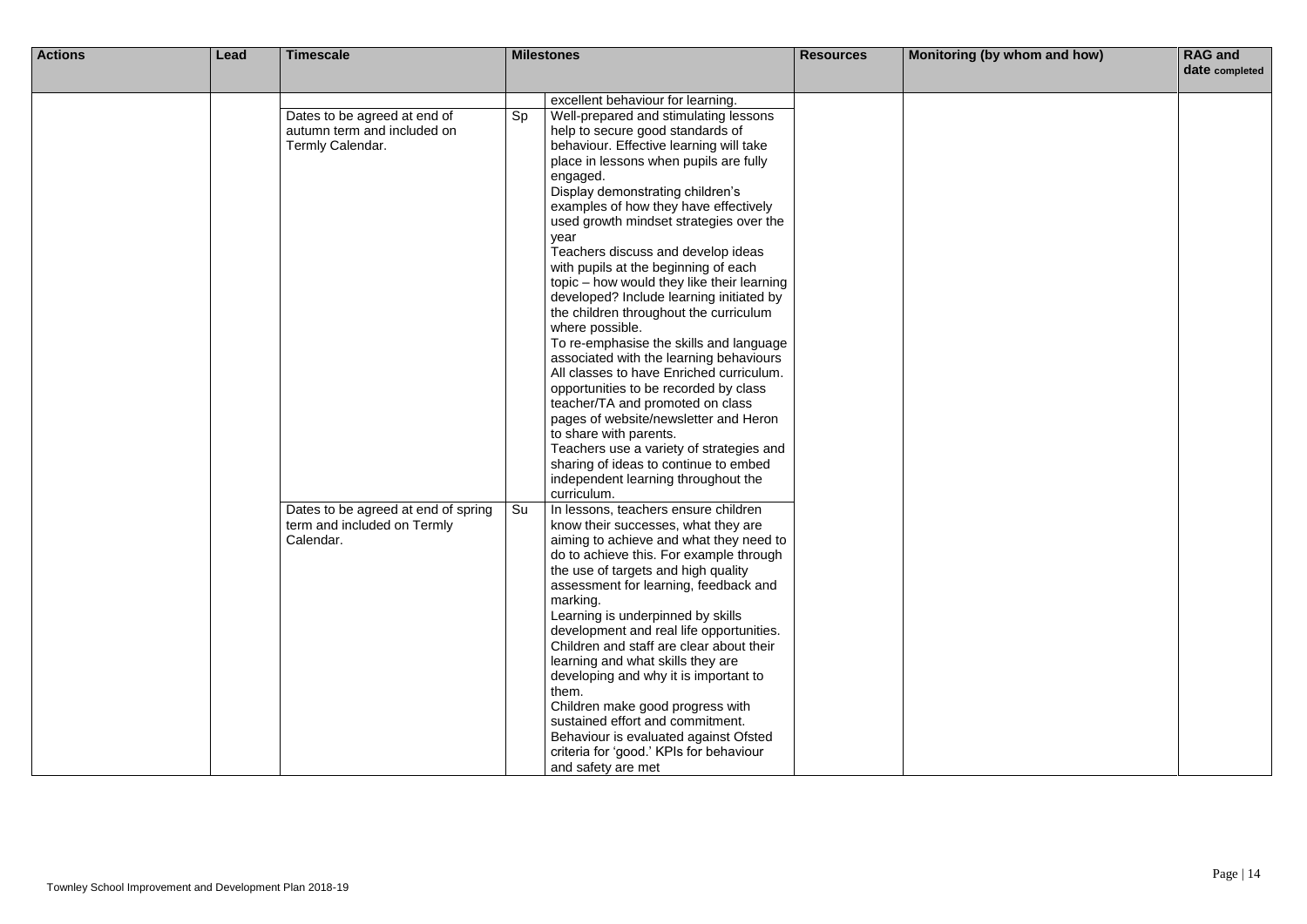| <b>Actions</b>                                                                            | Lead                   | <b>Timescale</b>                                                                                                                 |                                | <b>Milestones</b>                                                                                                                                                                                                                                                                                              | <b>Resources</b>                    | Monitoring (by whom and how)                                                                                                                                                                    | <b>RAG and</b><br>date completed |
|-------------------------------------------------------------------------------------------|------------------------|----------------------------------------------------------------------------------------------------------------------------------|--------------------------------|----------------------------------------------------------------------------------------------------------------------------------------------------------------------------------------------------------------------------------------------------------------------------------------------------------------|-------------------------------------|-------------------------------------------------------------------------------------------------------------------------------------------------------------------------------------------------|----------------------------------|
| 3.5 Increase the rigour with<br>which the school's<br>attendance policy is<br>implemented | Attendan<br>ce officer | 17/9/18 - new LA Attendance<br>process<br>Weekly letters to be sent out every<br>Friday – new office staff appointed<br>for task | ট<br>⇇<br>ρg<br>Ongoir<br>year | Attendance process articulated to<br>parents.<br>Attendance display removed to focus to<br>targeting individual parents.<br>Attendance Officer to run SIMS<br>attendance report and issues letters in<br>line with policy to parents.<br>Reduction in number of PA families<br>when compared with last 2 years | EWO<br>Office time<br>Governor time | Attendance Governor (Yvonne) to receive<br>report 1/2 termly from attendance officer<br>detailing number and type of letters sent,<br>breakdown of attendance figure and report<br>back to FGB. |                                  |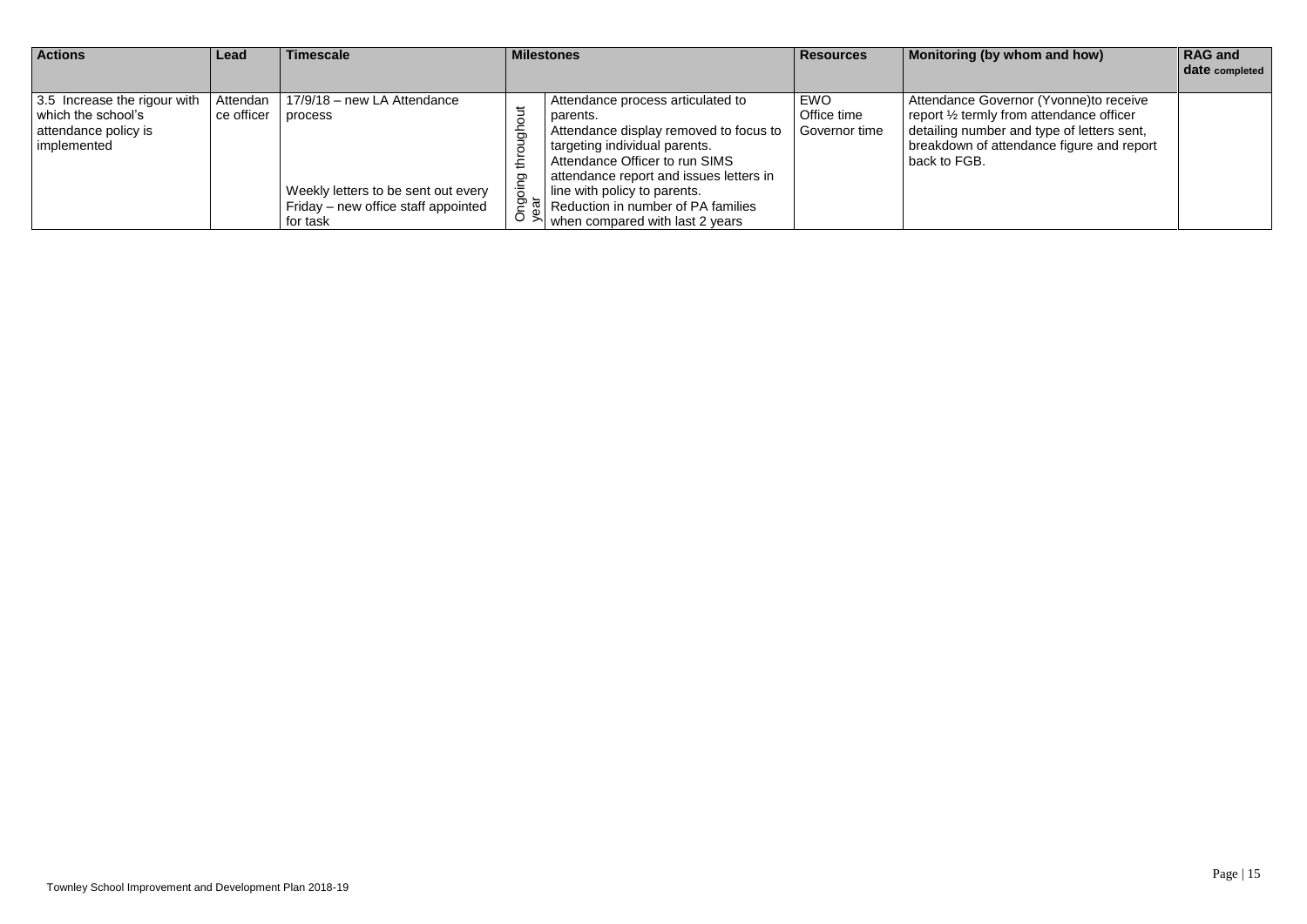| <b>RAG</b> |
|------------|
|            |
|            |
|            |

| <b>Section 4: Outcomes</b>                                                                                                       |                                        |            |
|----------------------------------------------------------------------------------------------------------------------------------|----------------------------------------|------------|
| Objective: The school sets and achieves challenging targets for pupils                                                           | <b>Governor Lead: Jeanette Redding</b> |            |
| <b>Success Criteria</b>                                                                                                          | <b>Evaluation</b>                      | <b>RAG</b> |
| End of KS2 outcomes in 2019, especially progress from starting points, show rapid improvement and are aligned with national [15] |                                        |            |
| averages                                                                                                                         |                                        |            |
| Progress and attainment across the school is in line with national expectations                                                  |                                        |            |
|                                                                                                                                  |                                        |            |

| <b>Actions</b>                                                                                                                                  | Lead                                              | <b>Timescale</b>                                                                                              |    | <b>Milestones</b>                                                                                                                                                                                                                                                                                                                                                                                                                                                                                      | <b>Resources</b>                                              | Monitoring (by whom and how)                                                                                                                         | <b>RAG and</b><br>date completed |
|-------------------------------------------------------------------------------------------------------------------------------------------------|---------------------------------------------------|---------------------------------------------------------------------------------------------------------------|----|--------------------------------------------------------------------------------------------------------------------------------------------------------------------------------------------------------------------------------------------------------------------------------------------------------------------------------------------------------------------------------------------------------------------------------------------------------------------------------------------------------|---------------------------------------------------------------|------------------------------------------------------------------------------------------------------------------------------------------------------|----------------------------------|
| 4.1 Pupil Progress<br>Meetings are more highly<br>focused on next steps and<br>monitoring to ensure pupils<br>know how to improve their<br>work | <b>HT</b>                                         | 12/9/18 KIT visit<br>PPM 20/9/18 17/12/18                                                                     | Au | Pupil targets reflect high aspirations for<br>chn. Groups of children identified by all<br>teachers and highlighted so that next<br>steps are effective and appropriate.<br>All staff are using assessment system<br>(target tracker) to show gaps in learning.<br>All staff understand the 'gap analysis'<br>and use it to inform planning.<br>Book Scrutiny shows evidence of where<br>gaps are being taught.<br><b>Half-termly PPMs</b><br>Half-termly lesson obs, learning walks,<br>book scrutiny | Release time for<br>PPM, appraisals<br>and staff<br>meetings. | Governor learning walk termly to speak with<br>children to discuss their next steps - focus<br>on children vulnerable to missing their<br>potential. |                                  |
|                                                                                                                                                 |                                                   | 11 <sup>th</sup> Feb and 1 <sup>st</sup> April PPMs<br>Monitoring dates to be included on<br>Termly Calendar. | Sp | Termly teacher appraisal<br>Teachers are using weekly assessment<br>to inform their planning and can<br>evidence this in PPM so children know<br>through feedback and marking what<br>they need to do improve their work.<br><b>Target Date: Summer Term</b>                                                                                                                                                                                                                                           |                                                               |                                                                                                                                                      |                                  |
|                                                                                                                                                 |                                                   | 20 <sup>th</sup> May and 8 <sup>th</sup> July PPM<br>Monitoring dates to be included on<br>Termly Calendar.   | Su | Teachers are effectively moving<br>children's learning on and this will be<br>seen through progress in books.<br>Teachers are proactive in developing<br>their own knowledge of subject areas<br>and showing an increased awareness of<br>sharing their knowledge with other staff<br>members.                                                                                                                                                                                                         |                                                               |                                                                                                                                                      |                                  |
| 4.2 Teachers receive<br>training to recognise how to<br>use AfL to identify and close<br>gaps in learning                                       | <b>EYFS</b><br>Leader<br><b>MSL</b><br><b>ESL</b> | Staff meeting led by subject leaders                                                                          |    | Subject leaders to lead staff meeting in<br>autumn term to share good AfL practice.<br>Increased confidence of staff in using<br>AfL strategies<br>October two weeks dedicated to peer<br>observation and support for AfL                                                                                                                                                                                                                                                                              | Release time for<br>peer support<br>Staff meeting             | HT learning walk termly to observe Afl, book<br>scrutiny to ensure all children are making<br>progress.                                              |                                  |
|                                                                                                                                                 |                                                   | Dates for monitoring to be agreed at<br>the end of autumn term.                                               | S. | Coaching provided for teachers whose<br>AFL requires improvement.                                                                                                                                                                                                                                                                                                                                                                                                                                      |                                                               |                                                                                                                                                      |                                  |
|                                                                                                                                                 |                                                   | Dates for monitoring to be agreed at<br>the end of spring term.                                               | S  | Teachers use accurate AfL to identify<br>gaps,                                                                                                                                                                                                                                                                                                                                                                                                                                                         |                                                               |                                                                                                                                                      |                                  |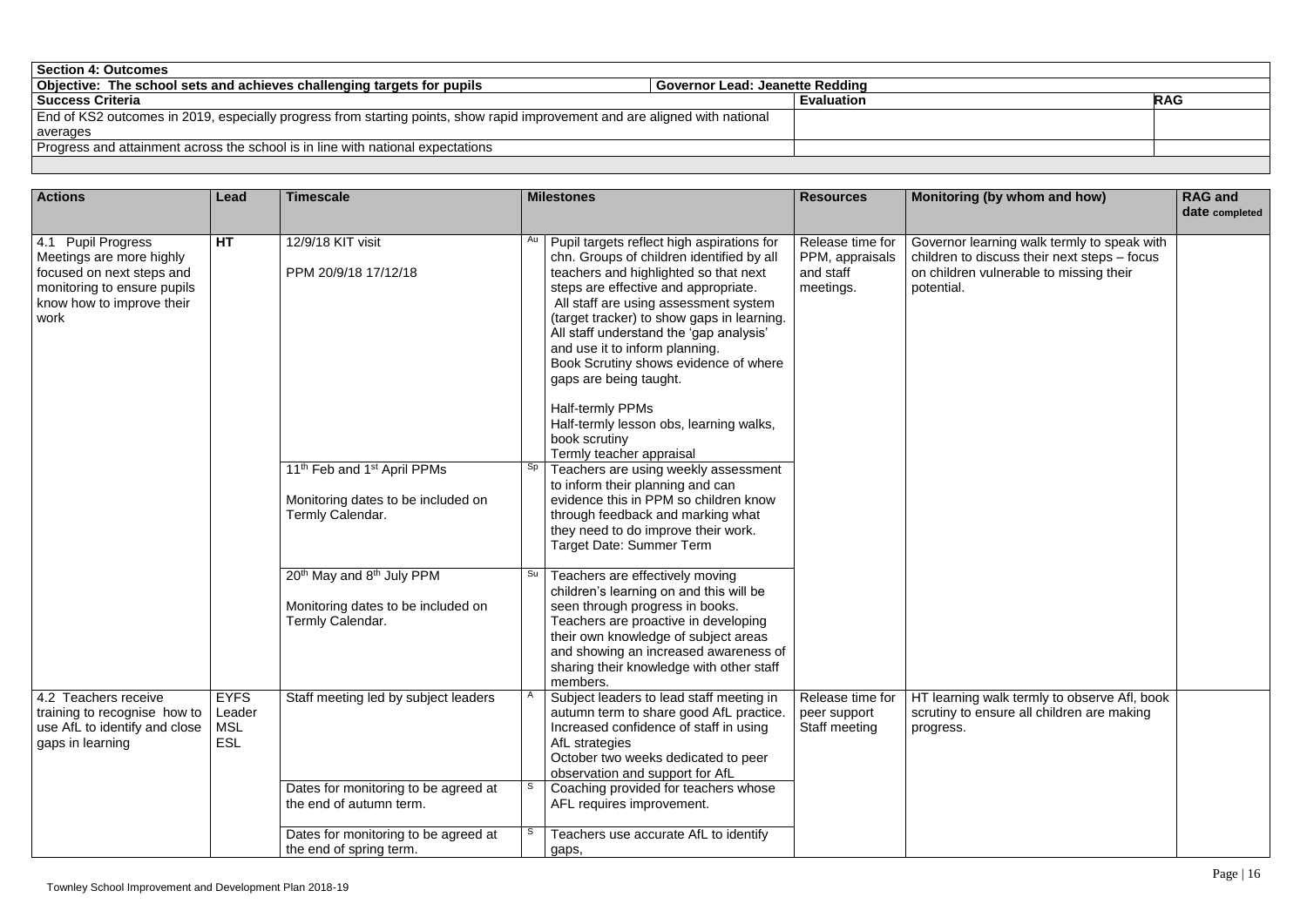| <b>Actions</b>                                                                  | Lead                    | <b>Timescale</b>                                                                                                                                                                                                                      | <b>Milestones</b>                                                                                                                                                                                                                                                                                                                                                                                                                                                                                                                                                                                                 | <b>Resources</b>                                | Monitoring (by whom and how)                                                                                                                                                                                                                                                                                                                                                                                                                                                           | <b>RAG and</b><br>date completed |
|---------------------------------------------------------------------------------|-------------------------|---------------------------------------------------------------------------------------------------------------------------------------------------------------------------------------------------------------------------------------|-------------------------------------------------------------------------------------------------------------------------------------------------------------------------------------------------------------------------------------------------------------------------------------------------------------------------------------------------------------------------------------------------------------------------------------------------------------------------------------------------------------------------------------------------------------------------------------------------------------------|-------------------------------------------------|----------------------------------------------------------------------------------------------------------------------------------------------------------------------------------------------------------------------------------------------------------------------------------------------------------------------------------------------------------------------------------------------------------------------------------------------------------------------------------------|----------------------------------|
| 4.3 Interventions are timely<br>and effective in accelerating<br>progress       | <b>SENDCO</b><br>and CT |                                                                                                                                                                                                                                       | Half-termly PPMs<br>Teachers to refer children whose<br>progress is causing concern to<br>SENDCO and work with them to<br>determine any barriers to learning<br>through early identification, advice and<br>support for wave 1 teaching and/or<br>wave 2 and 3 intervention.<br>Wave 2 and 3 interventions in place to<br>support children with making expected<br>levels of progress.<br>Pre-teaching sessions to allow better<br>access to more challenging learning.<br>Teachers to ensure paperwork/ records<br>of support are kept to ensure additional<br>support can be sought from<br><b>SENDServices</b> | Time for SENCO<br>to plan precision<br>teaching | Intervention records submitted to HT<br>monthly.<br>HT to observe interventions termly.<br>Learning walks by ESL and MSL to see<br>support being given in their subject area<br>termly.<br>Primary Adviser to carryout learning walk<br>with HT to monitor the role of adults in<br>supporting learning.<br>SEND Governor (Natalie) to carryout<br>learning walk while interventions are taking<br>place and discuss evidence measuring the<br>impact of interventions with H/T termly |                                  |
|                                                                                 |                         | 11 <sup>th</sup> Feb and 1 <sup>st</sup> April PPMs<br>Monitoring dates to be included on<br>Termly Calendar.<br>20 <sup>th</sup> May and 8 <sup>th</sup> July PPM<br>Monitoring dates to be included on<br>Termly Calendar.          | Sp<br>Teaching Assistants to be used<br>effectively to ensure all class teachers<br>have support within class and for<br>interventions.<br>Intervention plans are clearly targeted to<br>pupil need and are showing impact<br>Su<br>Evidence in books of strategies taught in<br>intervention being used independently.<br>Children taking part in additional<br>interventions make at least good<br>progress.                                                                                                                                                                                                    |                                                 | Chair to monitor use of SEND and TA<br>budgets to consider cost effective use of<br>resources - TA time and interventions                                                                                                                                                                                                                                                                                                                                                              |                                  |
| 4.4 All staff to have a target<br>relating to pupil progress<br>and attainment. | <b>HT</b>               | Appraisals in 1 <sup>st</sup> half Autumn term.<br>w/b 1/10/18 TA PM<br>wb 15/10/18 Teachers PM<br>Dates for monitoring to be agreed at<br>the end of autumn term.<br>Dates for monitoring to be agreed at<br>the end of spring term. | All staff to have a target linked to pupil<br>progress.<br>Sp<br>Performance management meetings<br>follow PPM to ensure staff are actively<br>planning to close the gaps in learning<br>and ensure children are on track to<br>make at least expected progress. Where<br>children are not on track interventions<br>should be in place. If weak teaching is<br>the cause of slow progress steps<br>outlined in 2.3 above.<br>Su<br>Performance management reviews to<br>monitor the progress towards targets,<br>outcomes reported to the pay<br>committee.                                                      | Release time for<br>appraisals.                 | Chair of Governors to have anonymised<br>appraisal targets.<br>Pay committee to review pay in line with<br>recommendations following performance<br>management/ appraisal meetings.                                                                                                                                                                                                                                                                                                    |                                  |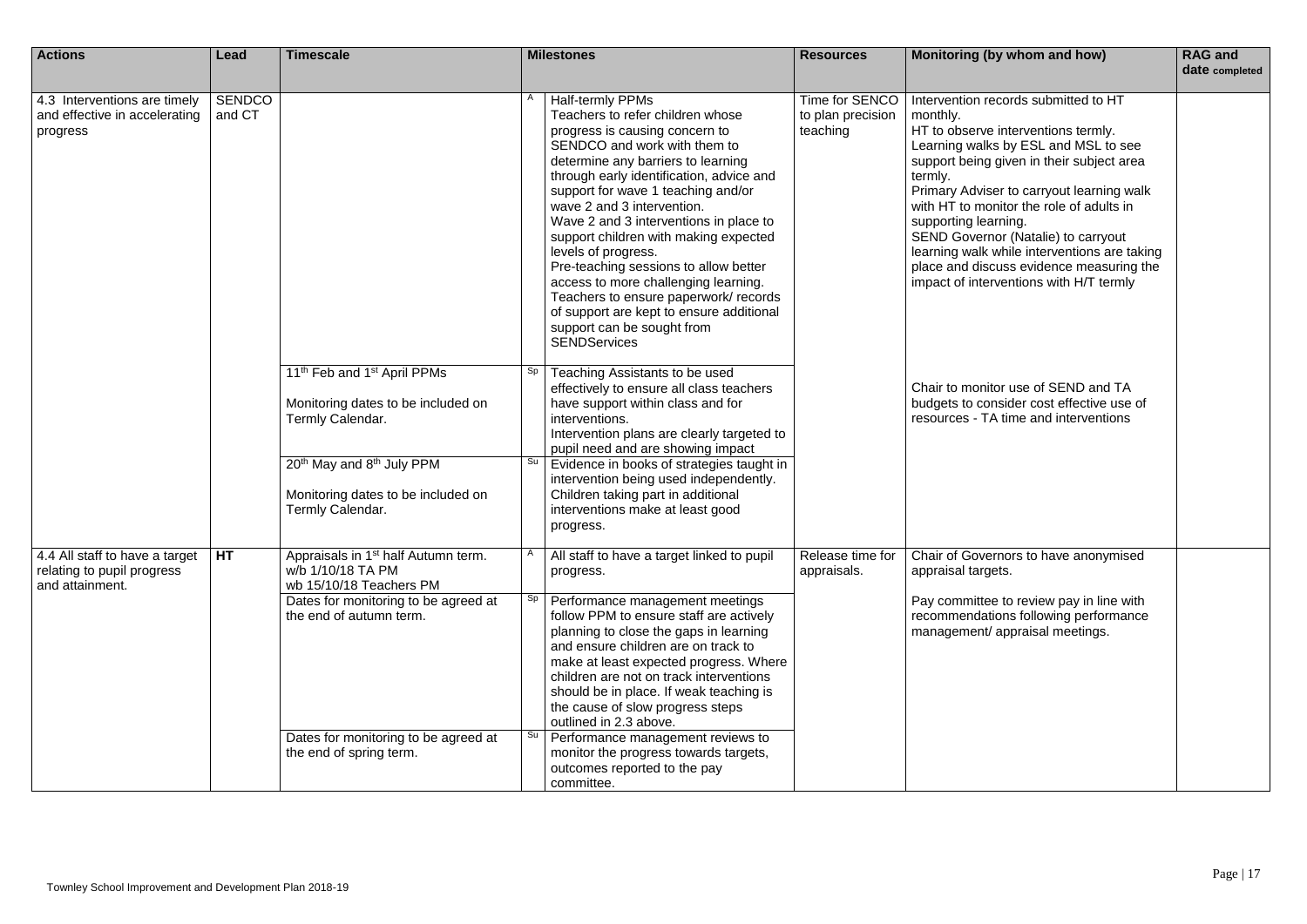| <b>Maths Action Plan</b>                                                                                         |                                                                                                                                                                                                                                                                                                                                                        |                   |             |                             |                                                                            |                                               |  |  |  |  |
|------------------------------------------------------------------------------------------------------------------|--------------------------------------------------------------------------------------------------------------------------------------------------------------------------------------------------------------------------------------------------------------------------------------------------------------------------------------------------------|-------------------|-------------|-----------------------------|----------------------------------------------------------------------------|-----------------------------------------------|--|--|--|--|
| <b>Subject: Maths</b>                                                                                            |                                                                                                                                                                                                                                                                                                                                                        | Year: 2018 - 2019 |             |                             |                                                                            |                                               |  |  |  |  |
| <b>Objectives</b>                                                                                                |                                                                                                                                                                                                                                                                                                                                                        |                   |             |                             |                                                                            |                                               |  |  |  |  |
| 1)<br>2)<br>3)                                                                                                   | To continue the improvement in achievements in assessments at the end of KS1 and KS2 (links to priority 1 and 2 of short-term priorities)<br>Improving the precise nature of differentiation (links to priority 1 and 2 of short-term priorities)<br>More opportunities for independent recording in books (links to 2 and 3 of short-term priorities) |                   |             |                             |                                                                            |                                               |  |  |  |  |
| Priority 1 embed power maths across the school                                                                   |                                                                                                                                                                                                                                                                                                                                                        |                   |             |                             |                                                                            |                                               |  |  |  |  |
| Member of staff responsible: Maths Lead                                                                          |                                                                                                                                                                                                                                                                                                                                                        |                   |             |                             |                                                                            |                                               |  |  |  |  |
| <b>Targets</b>                                                                                                   | <b>Actions to be taken</b>                                                                                                                                                                                                                                                                                                                             | <b>By</b><br>whom | By when     | <b>Resources needed</b>     | <b>Progress indicators</b>                                                 | <b>Evaluation</b><br>being prog<br>we know it |  |  |  |  |
| 1. To provide more opportunities<br>for fluency outside of WRM                                                   | <b>Purchase of Power Maths</b>                                                                                                                                                                                                                                                                                                                         | HT                | Sept '18    | £700                        | Use of power maths in<br>everyday lessons                                  | More confid<br>numerical c<br>PM books a      |  |  |  |  |
| 2. To improve differentiation                                                                                    | Less reliance on WRM for differentiation as it is aimed at expected<br>and not greater depth/working below<br>Possible use of classroom secrets/Hamilton trust/power maths                                                                                                                                                                             | All staff         | Sept '18    | £150 (subscription<br>fees) | Use of other resources<br>in everyday lessons                              | PM suppler<br>maths task:                     |  |  |  |  |
| Teacher's subject<br>3.<br>knowledge                                                                             | Feedback from teachers on areas of need<br>Possible input of CPD. Coaching and paired teaching with SL                                                                                                                                                                                                                                                 | SL/LA             | Half termly | Release time SL             | Greater confidence<br>and improved teaching<br>seen in observations        |                                               |  |  |  |  |
| 4. To improve teachers use of<br>assessment to check<br>progress                                                 | Termly WRM single age assessments to be used at the end of a<br>unit of work. Implementation of PUMA                                                                                                                                                                                                                                                   | Teachers          | Termly      | PUMA resources              | Accelerated or at least<br>good learning apparent<br>in assessment results |                                               |  |  |  |  |
| Priority 2 Marking and feedback to aid pupil reflection and improve their understanding/deal with misconceptions |                                                                                                                                                                                                                                                                                                                                                        |                   |             |                             |                                                                            |                                               |  |  |  |  |
| Member of staff responsible: All staff including support staff                                                   |                                                                                                                                                                                                                                                                                                                                                        |                   |             |                             |                                                                            |                                               |  |  |  |  |
| <b>Targets</b>                                                                                                   | <b>Actions to be taken</b>                                                                                                                                                                                                                                                                                                                             | <b>By</b><br>whom | By when     | <b>Resources needed</b>     | <b>Progress indicators</b>                                                 | <b>Evaluation</b>                             |  |  |  |  |
| All members of staff to use<br>$1_{-}$<br>school feedback and<br>marking policy                                  | Ensure all staff especially support staff are aware                                                                                                                                                                                                                                                                                                    | <b>SL</b>         | Sept '18    | Nil                         | Book scrutiny to show<br>its implementation                                |                                               |  |  |  |  |

Verbal feedback to be used where possible to deal with<br>misconceptions immediately, otherwise time at the start of the next All staff Sept '18 Nil Nil Book scrutiny

| Evaluation ----I've made these up as<br>being progress indicators/how do<br>we know it's working | <b>RAG and</b><br>date completed |
|--------------------------------------------------------------------------------------------------|----------------------------------|
| More confident application of<br>numerical operations, evidenced in<br>PM books across the year  |                                  |
| PM supplemented by more open<br>maths tasks in green books                                       |                                  |
|                                                                                                  |                                  |
|                                                                                                  |                                  |
|                                                                                                  |                                  |
|                                                                                                  |                                  |
|                                                                                                  |                                  |
|                                                                                                  |                                  |
| <b>Evaluation</b>                                                                                | <b>RAG and</b><br>date completed |
|                                                                                                  |                                  |
|                                                                                                  |                                  |
|                                                                                                  |                                  |

marking policy

2. Time for children to reflect

on marking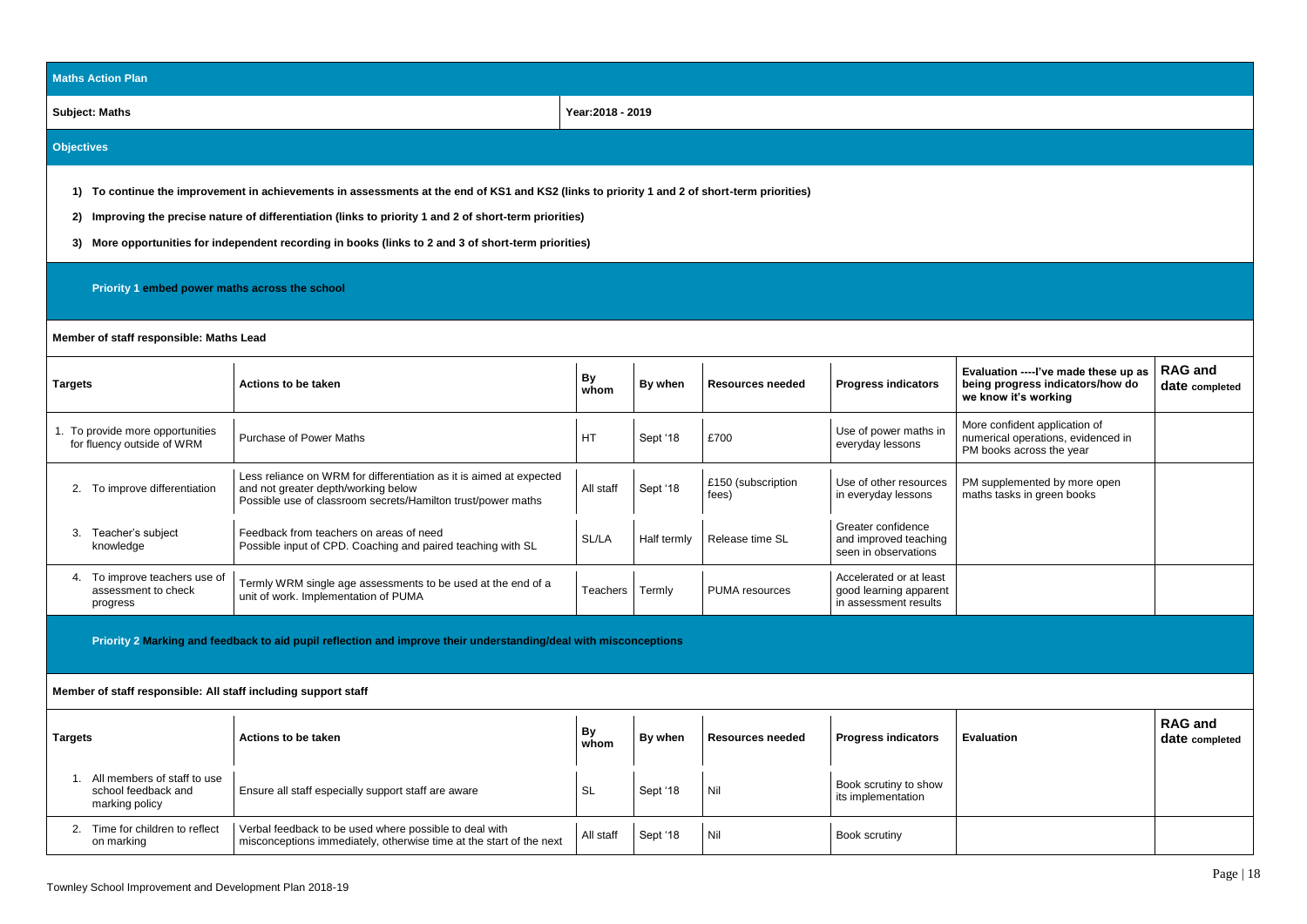|                                                                                                                               |                                                                                            | session for children to have time to reflect and improve                                                           |            |                          |                                                                               |                                                                                                                                |                   |                                  |
|-------------------------------------------------------------------------------------------------------------------------------|--------------------------------------------------------------------------------------------|--------------------------------------------------------------------------------------------------------------------|------------|--------------------------|-------------------------------------------------------------------------------|--------------------------------------------------------------------------------------------------------------------------------|-------------------|----------------------------------|
| 3. Use of next steps                                                                                                          |                                                                                            | Leading a staff meeting to ensure all staff know what constitutes<br>outstanding marking and feedback              | <b>SL</b>  | Sept '18                 | Photocopying<br>resources<br>Staff meeting time                               | Book scrutiny                                                                                                                  |                   |                                  |
|                                                                                                                               |                                                                                            | Priority 3 Practical equipment to be available/visible to all from EYFS to Y6 and opportunities to develop mastery |            |                          |                                                                               |                                                                                                                                |                   |                                  |
| Member of staff responsible: All Staff                                                                                        |                                                                                            |                                                                                                                    |            |                          |                                                                               |                                                                                                                                |                   |                                  |
| <b>Targets</b>                                                                                                                | <b>Actions to be taken</b>                                                                 |                                                                                                                    | By<br>whom | By when                  | <b>Resources needed</b>                                                       | <b>Progress indicators</b>                                                                                                     | <b>Evaluation</b> | <b>RAG and</b><br>date completed |
| Assess the quality/quantity of<br>resources                                                                                   | Stock take of maths cupboard                                                               | (resources to be kept centrally for everyone's use)                                                                | <b>SL</b>  | End Oct<br>'18           | £ within budget                                                               | Purchase of missing<br>items                                                                                                   |                   |                                  |
| Enrichment of all<br>2.<br>environments                                                                                       | Audit of working walls, outside areas (particularly EYFS) and Maths<br>help stations/trugs |                                                                                                                    | <b>SL</b>  | Dec '18                  | Nil                                                                           | Learning walks to<br>confirm Maths around<br>the school                                                                        |                   |                                  |
| Improve accessibility to challenge cards/problem solving within<br>Challenging able learners<br>3.<br>displays/work stations. |                                                                                            | All staff                                                                                                          | Dec '18    | NCETM/NRICH<br>Websites. | Books/assessments<br>indicate greater depth<br>and application of<br>learning |                                                                                                                                |                   |                                  |
|                                                                                                                               |                                                                                            | Priority 4 To continue raising the awareness of Maths with parents/carers.                                         |            |                          |                                                                               |                                                                                                                                |                   |                                  |
| Member of staff responsible: SL / LA support if required                                                                      |                                                                                            |                                                                                                                    |            |                          |                                                                               |                                                                                                                                |                   |                                  |
| <b>Targets</b>                                                                                                                |                                                                                            | <b>Actions to be taken</b>                                                                                         | By<br>whom | when                     | <b>Resources needed</b>                                                       | <b>Progress indicators</b>                                                                                                     | <b>Evaluation</b> | <b>RAG and</b><br>date completed |
| 1. Continue to raise the confidence of parents                                                                                |                                                                                            | Parent workshops covering areas of the Maths<br>curriculum. Should aim to reflect White Rose<br>curriculum         | SL         | Termly<br>workshops      | Possible cost of LA<br>Photocopying of<br>resources for<br>parents            | Feedback from each<br>session from each<br>attendee to reflect<br>improvement                                                  |                   |                                  |
| 2. Further improve the profile of Maths across<br>the school                                                                  |                                                                                            | Update Maths boards to reflect current progress.<br>Improve the information /guidance found on the<br>website.     | SL/HT      | Half termly              | Nil                                                                           | Website questionnaires to<br>parents and carers.                                                                               |                   |                                  |
| 3. Continue to use Maths Monkey                                                                                               |                                                                                            | To continue supporting teachers to use Maths<br>Monkey. Ensure new parents aware of Maths<br>Monkey-               | All staff  | termly                   | Nil                                                                           | Areas of classrooms to<br>reflect children's<br>interactions with Maths<br>Monkey. Evidence to also<br>be included on website. |                   |                                  |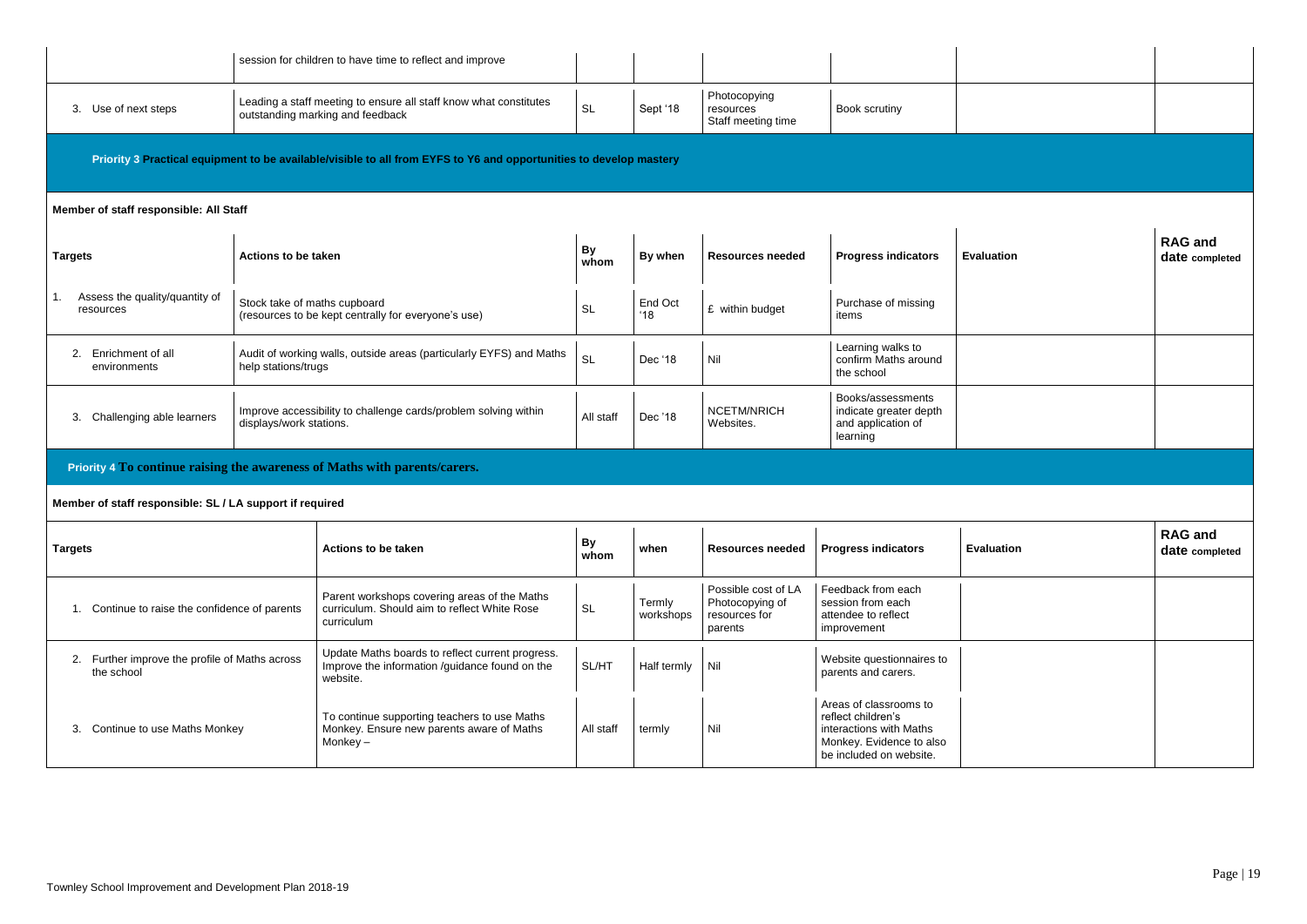| <b>English Action Plan</b>                                                                                                                                                                |                                                                                                                                  |                                                                 |                                                                                                                                              |                                                                                                                                                                                        |     |
|-------------------------------------------------------------------------------------------------------------------------------------------------------------------------------------------|----------------------------------------------------------------------------------------------------------------------------------|-----------------------------------------------------------------|----------------------------------------------------------------------------------------------------------------------------------------------|----------------------------------------------------------------------------------------------------------------------------------------------------------------------------------------|-----|
|                                                                                                                                                                                           |                                                                                                                                  | <b>Mid-Year Evaluation</b>                                      |                                                                                                                                              | <b>End of Year Evaluation</b>                                                                                                                                                          | RAG |
| <b>Raise Standards in Reading</b>                                                                                                                                                         |                                                                                                                                  |                                                                 |                                                                                                                                              |                                                                                                                                                                                        |     |
| 2. Phonics and spellings                                                                                                                                                                  |                                                                                                                                  |                                                                 |                                                                                                                                              |                                                                                                                                                                                        |     |
| 3. Raise standards in writing                                                                                                                                                             |                                                                                                                                  |                                                                 |                                                                                                                                              |                                                                                                                                                                                        |     |
|                                                                                                                                                                                           |                                                                                                                                  |                                                                 |                                                                                                                                              |                                                                                                                                                                                        |     |
| <b>Objective 1: Raise Standards in Reading</b>                                                                                                                                            |                                                                                                                                  |                                                                 |                                                                                                                                              |                                                                                                                                                                                        |     |
| <b>Specific Actions</b>                                                                                                                                                                   | <b>Success Criteria</b>                                                                                                          | <b>Timescale &amp; milestones</b>                               | <b>Resources (including</b><br>personnel & time)                                                                                             | Monitoring (by whom and how)                                                                                                                                                           |     |
| Guiding Readers - Layers of meaning Teaching Staff CPD<br>- looking at the components of a comprehensive reading<br>curriculum and the role of guided reading. Drop in on GR<br>sessions. | The delivery of GR will ensure all children,<br>particularly LA/PP children make expected or<br>accelerated progress in Reading. | 17/9/18<br>1/10/18<br>19/11/18<br>14/1/19<br>11/2/19<br>25/3/19 | Inset sessions - Approximately<br>6, each lasting about 75<br>minutes.<br>EA staff PDM 20.11.18 Guided<br>Reading: independent<br>activities | Pupil voice survey to find out their perceptions of reading.<br>Monitoring of the teaching of GR by ESL.<br>Work scrutiny by ESL and Governors.<br>Dates to be linked to actions above |     |
| All staff to read Improving Literacy in EYFS KS1/2<br><b>Guidance Report</b>                                                                                                              | All staff will have a better understanding of the<br>evidence based recommendations.                                             | By October half term                                            | Copies of the reports for staff.                                                                                                             | Sign document when read. Discussion at staff meeting regarding<br>recommendations.                                                                                                     |     |
| Reignite AR and introduce certificates and bookmarks for<br>achievement.                                                                                                                  | Children will be reading more frequently at home,<br>children will be motivated to read more.                                    | From September 2018                                             | £1000.00 for AR, office cover<br>to produce certificates and<br>bookmarks. Supplies for<br>afternoon tea! Checklist for AR                   | HLTA to monitor AR to ensure all in chn in KS2 are accessing AF<br>Pupil voice.                                                                                                        |     |
| Reading workshop for parents<br><b>KS2 focus</b>                                                                                                                                          | Give parents confidence and understanding of<br>how to develop their child's reading at home.                                    | By November 18                                                  | EA to plan with ESL/EA to<br>perhaps lead the session.                                                                                       | Feedback from parents.                                                                                                                                                                 |     |

**Objective 2: Increased confidence in teaching of phonics and spellings so that outcomes are rapidly improved** (Consider how children will be given opportunities to apply phonics within Guided Reading and within writing).

| <b>End of Year Evaluation</b>                                                                                                                                                                                                 | <b>RAG</b> |
|-------------------------------------------------------------------------------------------------------------------------------------------------------------------------------------------------------------------------------|------------|
|                                                                                                                                                                                                                               |            |
|                                                                                                                                                                                                                               |            |
|                                                                                                                                                                                                                               |            |
|                                                                                                                                                                                                                               |            |
|                                                                                                                                                                                                                               |            |
| Monitoring (by whom and how)                                                                                                                                                                                                  |            |
| Pupil voice survey to find out their perceptions of reading.<br>Monitoring of the teaching of GR by ESL.<br>Work scrutiny by ESL and Governors.                                                                               |            |
| Dates to be linked to actions above                                                                                                                                                                                           |            |
| Sign document when read. Discussion at staff meeting regarding<br>recommendations.                                                                                                                                            |            |
| HLTA to monitor AR to ensure all in chn in KS2 are accessing AR.<br>Pupil voice.                                                                                                                                              |            |
| Feedback from parents.                                                                                                                                                                                                        |            |
|                                                                                                                                                                                                                               |            |
| Monitoring (by whom and how)                                                                                                                                                                                                  |            |
| Book monitoring<br>Drop in of lessons teaching spelling Jan 19, ESL<br>Looking at results including optional test data and analyse results.                                                                                   |            |
| Drop in time and book sampling time to check impact. Progression in<br>phonic knowledge and skills to be consistently tracked during teaching<br>of the phases leading to mock phonic screening tests. Analyse PS<br>results. |            |
| Pupil voice. Observation of lessons by EL. Progression in phonic<br>knowledge and skills to be consistently tracked during teaching of the<br>phases leading to mock phonic screening tests. Analyse PS results.              |            |
| Pupil Voice<br>Book monitoring<br>EL to discuss progress with adults delivering intervention.<br>Measure start and end points                                                                                                 |            |
| Feedback from parents.                                                                                                                                                                                                        |            |
|                                                                                                                                                                                                                               |            |

| <b>Specific Actions</b>                                                                                                                                         | <b>Success Criteria</b>                                                                                                                                                                                                                                         | <b>Timescale &amp; milestones</b> | <b>Resources (including</b><br>personnel & time)                                                      | <b>Monitoring (by whom</b>                                                                |
|-----------------------------------------------------------------------------------------------------------------------------------------------------------------|-----------------------------------------------------------------------------------------------------------------------------------------------------------------------------------------------------------------------------------------------------------------|-----------------------------------|-------------------------------------------------------------------------------------------------------|-------------------------------------------------------------------------------------------|
| Continue to embed the Babcock spelling programme and<br>ensure children use recommended strategies when writing<br>to support spelling as well as presentation. | Continued use of Babcock will ensure progression<br>of spelling from phonics in R/Y1 to an<br>understanding of strategies to support spelling in<br>Y2-6.                                                                                                       | From Spt 18                       | Drop in time and book<br>sampling time to check impact.<br>Weekly timetabled teaching of<br>spelling. | Book monitoring<br>Drop in of lessons teach<br>Looking at results includ                  |
| To improve the teaching of phonics in KS1.                                                                                                                      | Grapheme/phoneme correspondences will be<br>taught in a clearly defined incremental sequence.<br>At the end of KS1 most children will be able to<br>blend phonemes( to Phase 6) to support reading<br>and segment to support spelling.                          | From Spt 18                       | Weekly support from HT in the<br>classroom.                                                           | Drop in time and book s<br>phonic knowledge and s<br>of the phases leading to<br>results. |
| Introduce StoryTime Phonics across EYFS and KS1.                                                                                                                | As a fully immersive experience children will be<br>fully engaged & develop their understanding of<br>phonics whilst giving them the opportunity to apply<br>their knowledge in a creative and imaginative way<br>leading to improved phonic screening results. | By October half-term              | Training for Teacher, joint<br>planning with EYFS lead.                                               | Pupil voice. Observation<br>knowledge and skills to<br>phases leading to mock             |
| Develop the use of Five Minute Box for children in KS 2 to<br>improve their use of phonics.                                                                     | Use of 5 MB will give those children that need<br>support and consolidation the opportunity to make<br>expected progress.                                                                                                                                       | Spt 18                            | £100 for 5 Minute Box<br>Adult to deliver it on a daily<br>basis.                                     | Pupil Voice<br>Book monitoring<br>EL to discuss progress<br>Measure start and end         |
| Phonics workshop for parents by EYFS Lead                                                                                                                       | Parents are able to support their children with<br>correct sounding of phonemes.                                                                                                                                                                                | By November half term             | EYFS lead to prepare<br>activities.                                                                   | Feedback from parents.                                                                    |
| Objective 3: Raise standards in writing                                                                                                                         |                                                                                                                                                                                                                                                                 |                                   |                                                                                                       |                                                                                           |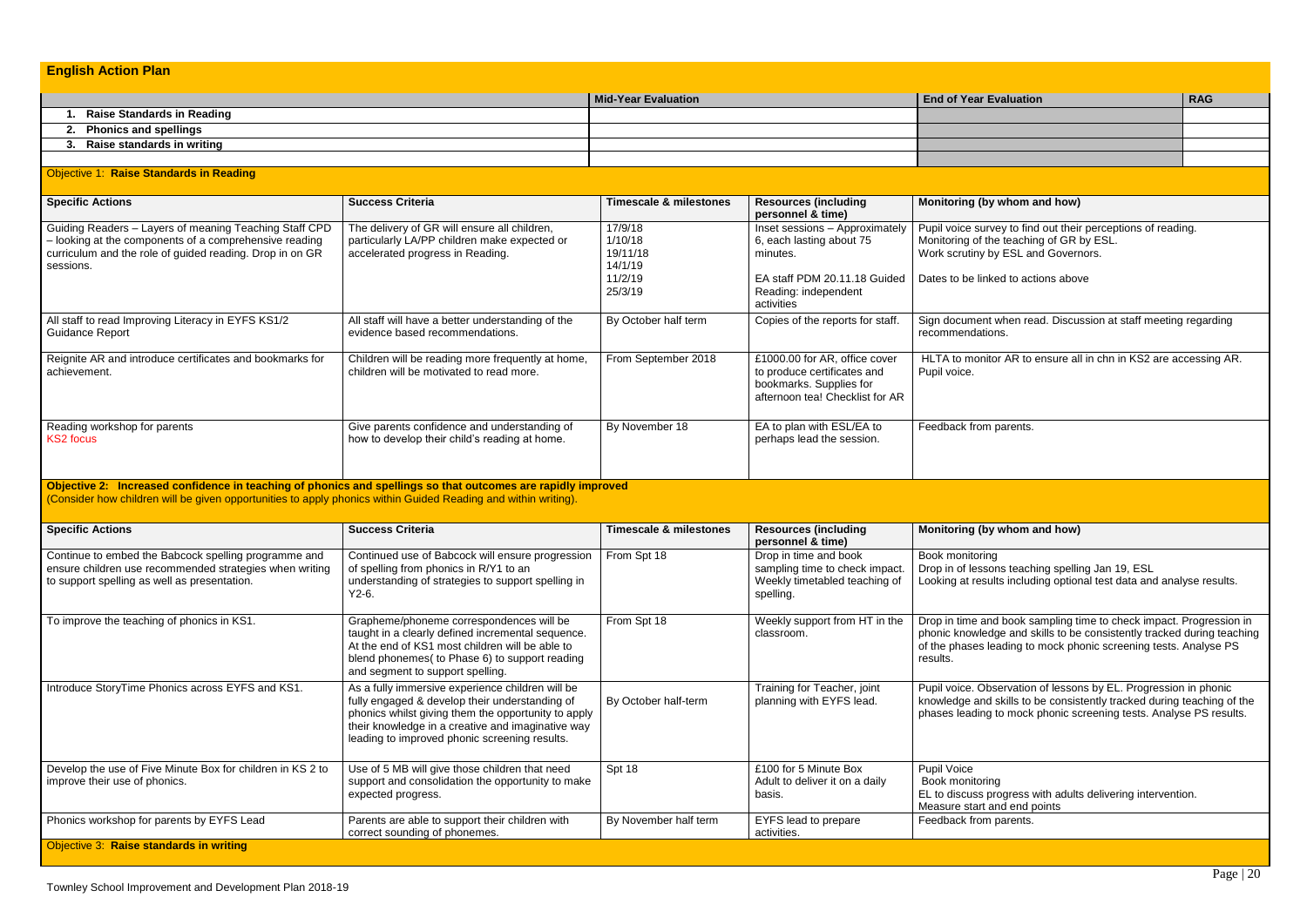#### by whom and how)

ing

sons teaching punctuation and grammar. ESL observe. sults including optional test data and analyse results.

ing en editing stations are being used. when moderating pieces of work.

lans that show opportunities.

of English and Topic books to see evidence of learning rriculum, particularly MA learners - .ESL with EA and / or

impact on children's handwriting and presentation scrutiny, topic as well as English.

| <b>Specific Actions</b>                                                                                                                                                                         | <b>Success Criteria</b>                                                                                                                                                                                                                   | <b>Timescale &amp; milestones</b> | <b>Resources (including</b><br>personnel & time)                                                                                                                                                                                                                                                                                                                                                                        | <b>Monitoring (b)</b>                                          |
|-------------------------------------------------------------------------------------------------------------------------------------------------------------------------------------------------|-------------------------------------------------------------------------------------------------------------------------------------------------------------------------------------------------------------------------------------------|-----------------------------------|-------------------------------------------------------------------------------------------------------------------------------------------------------------------------------------------------------------------------------------------------------------------------------------------------------------------------------------------------------------------------------------------------------------------------|----------------------------------------------------------------|
| To develop the children's understanding of grammar and<br>punctuation.                                                                                                                          | Children have a secure understanding of grammar<br>and punctuation and apply it when writing or<br>responding to SPAG questions.                                                                                                          | Spt 18                            | QFT in accordance with phase<br>model of planning.                                                                                                                                                                                                                                                                                                                                                                      | Book monitori<br>Drop in of less<br>Looking at res             |
| Improve the quality of children's writing through their editing<br>and redrafting of writing in accordance with the phase<br>model of English planning.                                         | Children are able to understand how they can<br>improve their writing and make expected progress.                                                                                                                                         | Spt. 18                           | EA staff PDM on effective<br>planning with a focus on<br>embedding editing and<br>improving across a unit of work<br>- to include implementation of<br>non-negotiables<br>QFT<br>Editing station prompts<br>appropriate to age.<br>EL/HT to visit school where<br>editing stations are already<br>being successfully used.<br>Meadow school visited/topic<br>revisited through EA's staff<br>PDM on Effective Planning. | Book monitori<br>EL drop in wh<br>Look for use v               |
| To continue using QFT strategies to develop writing across<br>the curriculum. Writing warm-ups, talk for writing,<br>opportunities for producing long pieces of work (at least<br>once a week.) | Children are able to use the writing skills learnt in<br>English in other areas of the curriculum. e.g.<br>leaflet to persuade tourists to visit a specific<br>location studied in geography or explanation of<br>how volcanoes work etc, | Spt 18                            | Teachers to ensure<br>opportunities for writing within<br>topics is built into planning.<br>EA staff PDM on effective<br>planning covered import/export<br>model of English across the<br>curriculum                                                                                                                                                                                                                    | Share topic pl<br>Book scrutiny<br>across the cui<br>Governors |
| Ensuring consistency of presentation, including a joined<br>style of handwriting using style selected by school.                                                                                | Most children will develop a clear cursive style of<br>handwriting allowing them to receive their pen<br>licence.                                                                                                                         | Spt. 18                           | Weekly timetabled lessons<br>using Joinit C15. Strategies for<br>teaching used e.g. tracing in<br>the air etc. Targeted support<br>for those with fine motor<br>difficulties. Pre writing tasks                                                                                                                                                                                                                         | Evaluation of<br>through book                                  |

What evidence is there that children are fully engaged in the learning process and taking responsibility for their learning in all year groups? Are observations of learning and teaching focussed on progress for individuals, groups and classes?

### **Questions Governors could ask:**

What are the targets for this year?

What is "good" progress?

What percentage of learning and teaching is good or better? Is there any variation between subjects?

Which aspects of learning and teaching across the school are less secure and what action will be taken in respect of this?

What proportion of teaching is good or better? How has this improved since last term?

Does the data reflect the improvements in the quality of teaching?

What is the evidence that AfL is having an impact on the quality of teaching and standards?

What are the next steps? Where are the gaps?

Does marking/feedback give opportunities for pupils to demonstrate progress in their learning?

How do learning environments support pupil progress?

How does differentiation support learning? What impact has it had on progress rates?

What Boosters and interventions do we deliver and what impact do they have?

How do we usually monitor staff subject knowledge and how effective is this?

How are we ensuring that questioning is strong in all staff? Are there any experts who can support others?

How is presentation of work monitored?

How has Pupil Premium Funding improved learning?

What support is there for teachers regarding the quality of teaching?

How is coaching being used? What has the impact been?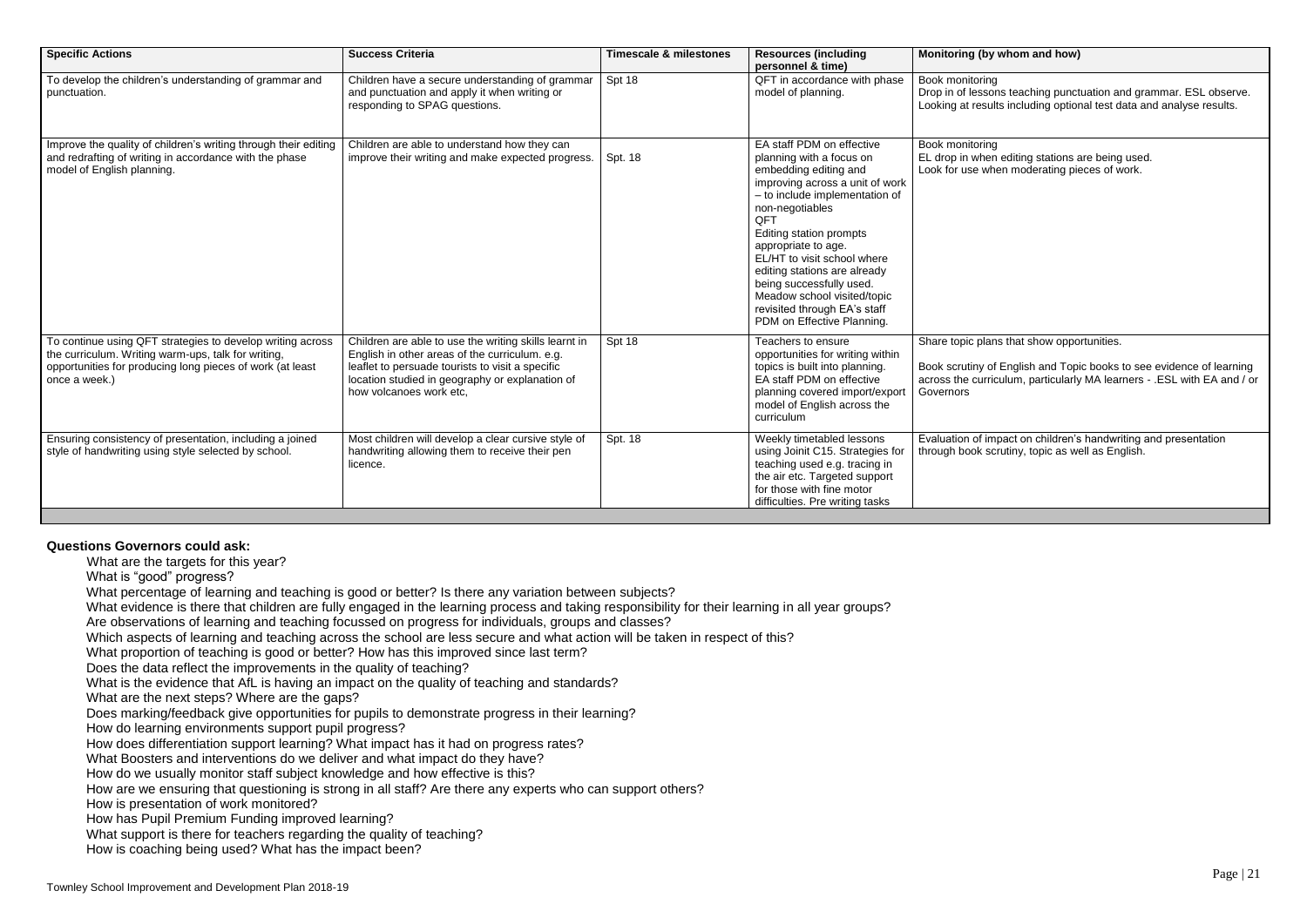Townley School Improvement and Development Plan 2018 -19